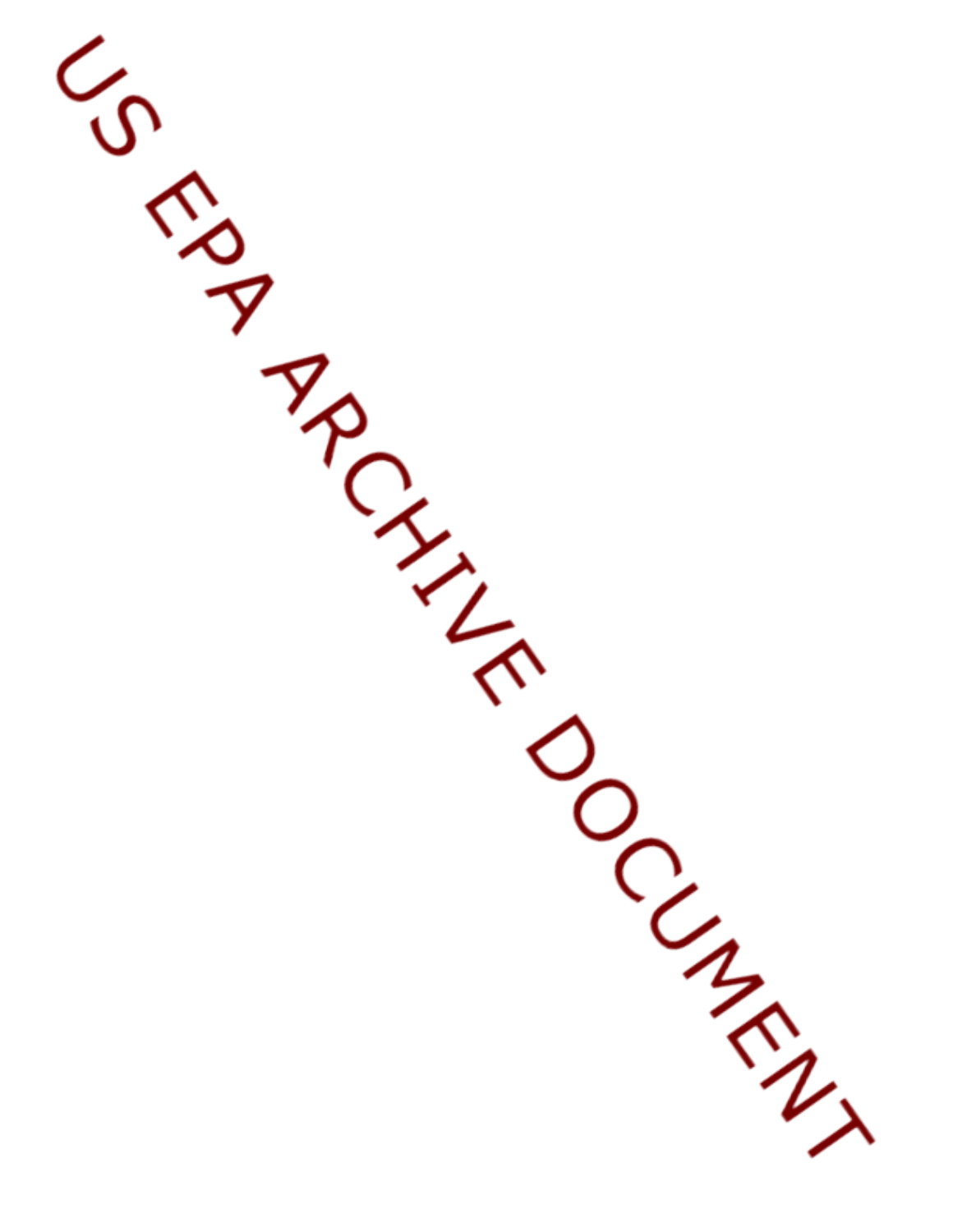#### **OVERVIEW SECTION**

| <b>AGENCY:</b> | ENVIRONMENTAL PROTECTION AGENCY (EPA)                              |
|----------------|--------------------------------------------------------------------|
| <b>TITLE:</b>  | National Clean Diesel Campaign Demonstration Assistance Agreements |
| <b>ACTION:</b> | Request for Applications (RFA)                                     |
| <b>RFA NO:</b> | <b>OAR-CCD-05-14</b>                                               |

### **CATALOG OF FEDERAL DOMESTIC ASSISTANCE (CDFA) NUMBER:** 66.034

**DATES:** The closing date and time for receipt of Applications is July 1, 2005, 5:00 p.m. EDT. All applications, however transmitted, must be received in the Program Office by the closing date and time to receive consideration.

To allow for efficient management of the competitive process, EPA requests eligible organizations submit an informal notice of "Intent to Apply" by May 27, 2005. Submission of an Intent to Apply is optional; it is a process management tool that will allow the EPA to better anticipate the total staff time required for efficient review, evaluation, and selection of submitted proposals.

**SUMMARY:** This notice announces the availability of funds and solicits proposals from eligible entities for partnership projects that demonstrate the applicability and feasibility of implementation of EPA and/or California Air Resources Board verified (or certified) pollution reduction retrofit technologies in nonroad vehicles and equipment such as those used in construction or port-related activities. Eligible activities include the use of verified pollution control technologies or innovative usages of verified pollution control technologies in nonroad diesel vehicles and equipment in public, tribal or privately owned fleets. Diesel engine/vehicle/equipment replacements or the application of cleaner fuels are also eligible. School bus projects have a separate, dedicated funding opportunity and are not eligible under this competition.

**FUNDING/AWARDS:** The total funding for this competitive opportunity is estimated to be \$800,000. EPA anticipates award of 8-12 cooperative agreements, ranging in value from \$50,000- \$150,000 with a maximum funding level of \$200,000 per award.

# **CONTENTS BY SECTION:**

- I. Funding Opportunity Description
- II. Award Information
- III. Eligibility Information
- IV. Application and Submission Information
- V. Application Review Information
- VI. Award Administration Information
- VII. Agency Contacts
- VIII. Other Information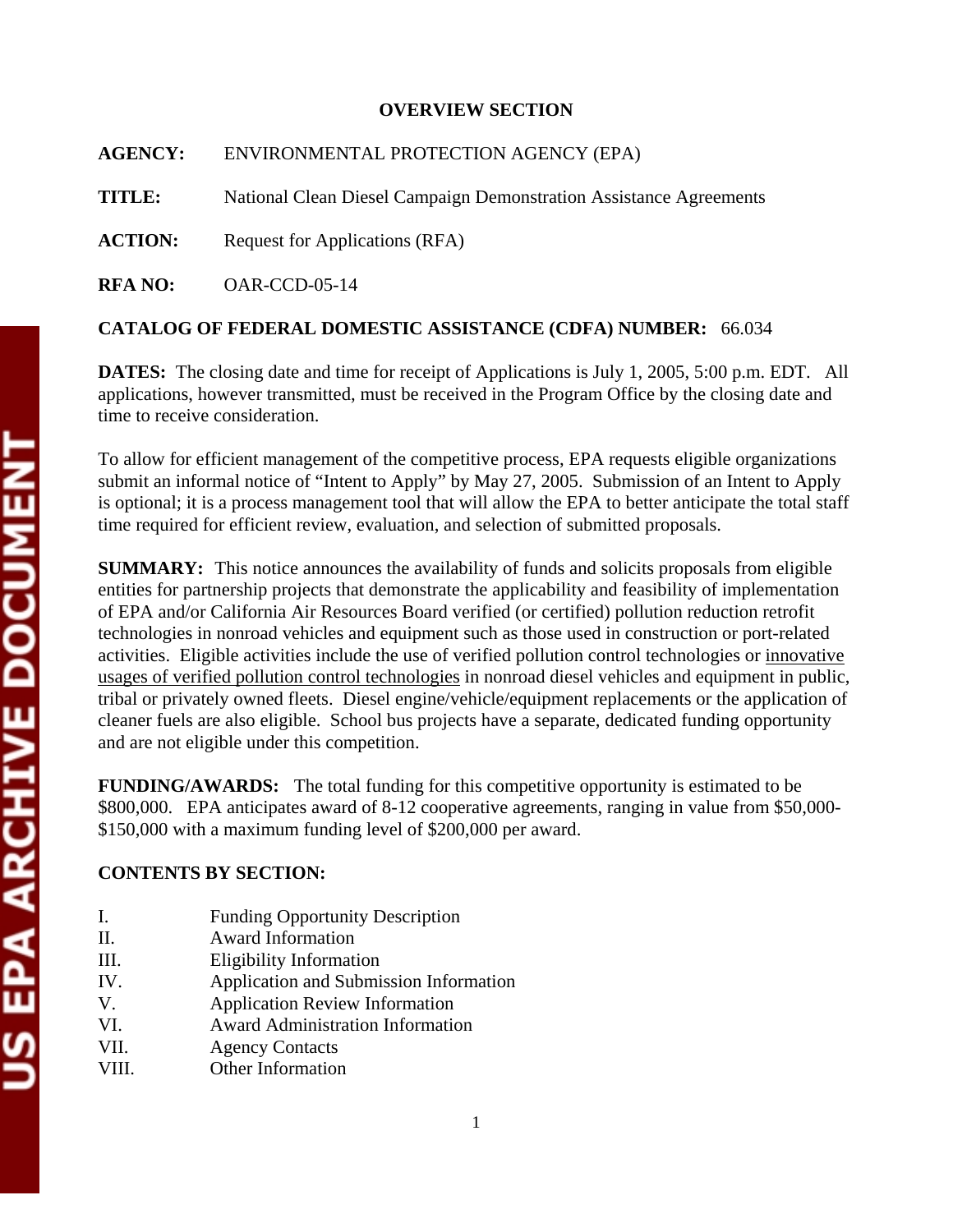#### **I. FUNDING OPPORTUNITY DESCRIPTION**

#### **A. Background**

Reducing emissions from diesel engines is one of the most important air quality challenges facing the country. Even with more stringent heavy-duty highway and nonroad engine standards set to take effect over the next decade, millions of diesel engines already in use will continue to emit large amounts of nitrogen oxides, particulate matter and air toxics, which contribute to serious public health problems. These problems are manifested by thousands of instances of premature mortality, hundreds of thousands of asthma attacks, millions of lost work days, and numerous other health impacts.

EPA's National Clean Diesel Campaign (NCDC) encompasses regulatory standards for engines and voluntary efforts aimed at reducing emissions from the more than 11 million diesel engines in the nation's existing fleet. EPA has outlined five sectors for obtaining significant emissions reduction in today's fleet. These sectors are school buses, ports, construction, freight, and agriculture. This Request for Applications is part of the Clean Construction and Clean Ports USA sectors' effort to assist the users of nonroad vehicles and equipment in overcoming barriers to the adoption of cleaner diesel technologies and strategies.

The EPA and the California Air Resources Board (CARB) have established verification processes for emissions control technologies that review, test, and approve the emission reduction potential of various pollution control technologies that can be installed on existing diesel vehicles and engines. A list of EPA and CARB verified technologies can be found on each agency's website. $1$ 

EPA recognizes that vehicle and equipment operators may encounter a variety of obstacles as they work to implement successful retrofit and replacement projects given that the applications and operating conditions of retrofit strategies can vary widely. In addition, the agency is aware that currently there are limited proven technological options for nonroad vehicles and equipment. This Request for Applications aims to promote demonstration projects that foster increased use of retrofit approaches and engine/vehicle/equipment replacements by providing financial and technical assistance to demonstrate the innovative use of certified or verified technologies in new applications and under a variety of operating conditions. These projects will serve as case studies for public and private entities considering retrofit strategies for nonroad diesel vehicles and equipment and will expand the scope and breadth of EPA's efforts to reduce pollution from a greater number of the existing diesel fleets.

Demonstrations generally must involve **new or experimental** technologies, methods, or approaches, where the results of the project will be disseminated so that others can benefit from the

<u>.</u>

<sup>1</sup> Information on EPA's program and a list of verified technologies can be found at:

<http://www.epa.gov/otaq/retrofit/retroverifiedlist.htm>and information on CARB's verification program and be accessed at:<http://www.arb.ca.gov/diesel/verdev/verdev.htm>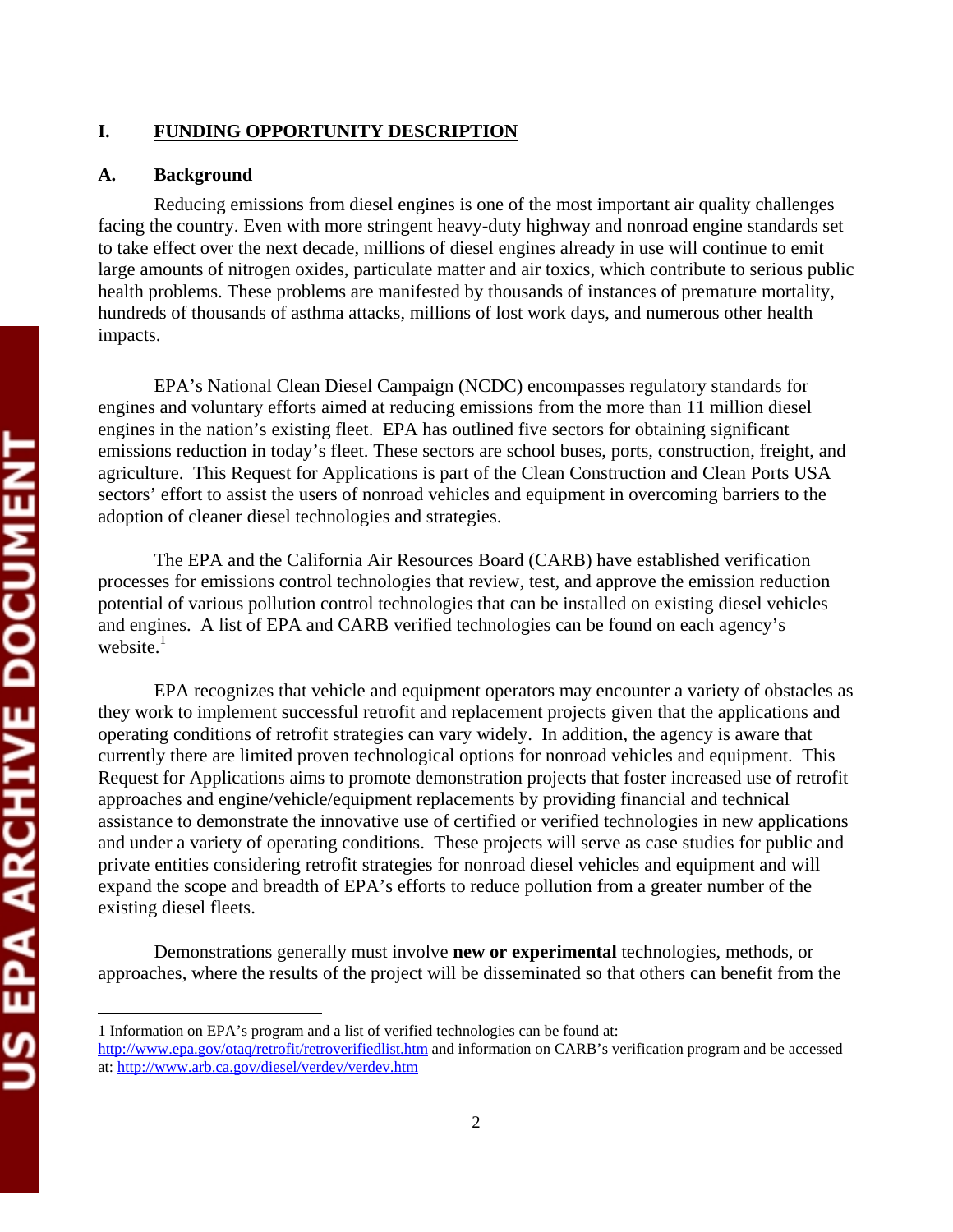knowledge gained in the demonstration project. A project that is accomplished through the performance of routine, traditional, or established practices, or a project that is simply intended to carry out a task rather than transfer information or advance the state of knowledge, however worthwhile the project might be, is not a demonstration.

For examples of demonstration projects involving the reduction of heavy-duty diesel emissions that EPA approved in 2004, see EPA's National Clean Diesel Campaign's Grants and Funding page: (http://www.epa.gov/cleandiesel/grantfund.htm)

### **B. EPA Strategic Plan Linkage and Anticipated Outcomes/Outputs.**

- 1. *Linkage to EPA Strategic Plan<sup>2</sup>*. This project supports progress towards EPA Strategic Plan Goal 1(Clean Air and Global Climate Change) and Objective 1.1 (Healthier Outdoor Air). The following Sub-Objectives also apply: 1.1.1 (More People Breathing Cleaner Air) and 1.1.2 (Reduce Risk from Toxic Air Pollutants).
- 2. *Outcomes.* Through this program, EPA anticipates significant reductions in nitrogen oxides, sulfur oxides, and air toxics as well other diesel pollutants. Reductions in pollution emissions are intermediate outcomes to measure progress toward improved ambient air quality and reduced mortality and morbidity from air pollution.
- 3. *Outputs.* The anticipated output for this project is reduced emissions from nonroad vehicles and equipment. In addition to the specific emissions reductions from the projects funded under this opportunity, EPA expects that these projects will encourage additional non-federally funded projects by serving as an example or demonstration of retrofit feasibility and effectiveness to other communities and fleets.

# **C. Scope of Work.**

The purpose of this solicitation is to fund demonstration projects that will show the feasibility of retrofit technologies and demonstrate the reduction of diesel emissions from in-use, nonroad vehicles and equipment such as those used in construction and port-related activities through the use of EPA and/or CARB verified (or certified) pollution reduction technologies. Eligible applicants include state, local, multi-state, tribal agencies, universities and non-profit public or private organizations or institutions involved with air quality or health issues. EPA is particularly interested in proposals which address the following elements:

*Using Verified/Certified Technologies.* Applicants are advised that retrofit and/or replacement technologies must be verified or certified technologies through EPA's verification program or EPA certification program or by CARB. A list of EPA verified technologies is available at [http://www.epa.gov/otaq/retrofit/retroverifiedlist.htm.](http://www.epa.gov/otaq/retrofit/retroverifiedlist.htm) CARB verified technologies may be found at [http://www.arb.ca.gov/diesel/verdev/verdev.htm.](http://www.arb.ca.gov/diesel/verdev/verdev.htm)

 $\overline{a}$ 2 EPA's Strategic Plan can be found at:<http://www.epa.gov/ocfopage/plan/2003sp.pdf>.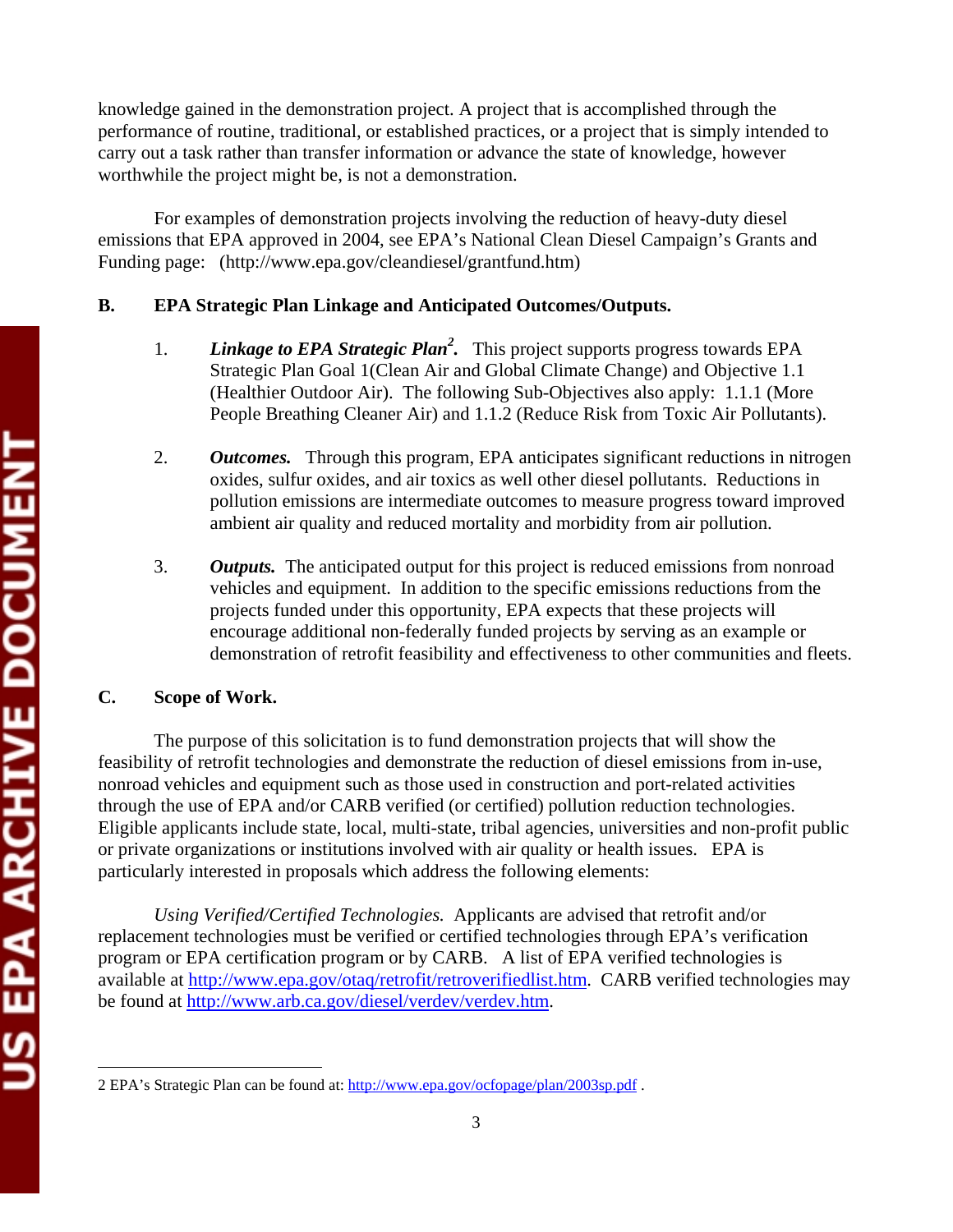*Innovative Approaches.* EPA is seeking innovative proposals that can demonstrate the use of EPA or CARB verified or certified retrofit technologies (or the innovative use of those technologies in non-verified applications), engine/vehicle/equipment replacements and/or cleaner fuels, including ultra low sulfur diesel (ULSD), to reduce air pollution from nonroad heavy-duty diesel engines.

*Potential for Widespread Adoption.* Projects should demonstrate applications of retrofit technologies, cleaner fuels or engine/vehicle/equipment replacements that have not yet been widely implemented but have the potential for wider utilization (i.e., on large engine populations). The agency will consider cost effectiveness in its determination of the potential for widespread adoption of an emissions reduction strategy. Applicants should provide a method for calculating the cost effectiveness of their project's emissions reduction.

*Environmental Management Systems (EMS) and other Emissions Reducing Practices and Policies.* EPA encourages the adoption of practices and policies that reduce diesel emissions and other air pollution. Examples include but are not limited to the adoption of an  $EMS<sup>3</sup>$  strategy, community-based toxics reduction programs, anti-idling policies, port-related information technology enhancements that have an emissions benefit and construction practices that reduce exposure or production of PM, such as watering or providing crushed stone bases for loading areas, limiting truck entrances and exits and operating vehicles and equipment away from fresh air intakes for buildings. Entities that maintain, adopt, renew an EMS or identify air issues as significant via their EMS, policy, or practice that reduces diesel emissions will be given preferential treatment in the selection process.

*Partnerships.* Applicants should demonstrate a partnership or cooperative relationship with nonroad vehicle and equipment fleets in their jurisdiction (e.g. port authorities, terminal operators, fleet managers, owner-operators, construction companies) to reduce diesel emissions.

#### **D. Retrofit, Replacement and Cleaner Fuels Options**

Strategies to be considered under this program include the retrofit or replacement of existing engines/vehicles/equipment and switching to cleaner fuels in nonroad vehicles and equipment. School bus projects have a separate, dedicated funding opportunity and are not eligible under this competition.

*Retrofit:* After-treatment emissions control technology options include diesel particulate filters, diesel oxidation catalysts, and systems involving crankcase control, among others. It should be noted that diesel particulate filters need to be used in conjunction with ultra-low sulfur diesel fuel. In addition, filters may not be appropriate for all duty cycles or vehicles/equipment. Datalogging of vehicles/equipment will be necessary to assure that filters are an appropriate application for the particular vehicles/equipment; the applicant should provide information about completed datalogging or plans for datalogging and likelihood of success if filters are the chosen technology.

<u>.</u>

<sup>3</sup> For more information on Environmental Management Systems, see [http://www.epa.gov/ems/index.htm.](http://www.epa.gov/ems/index.htm)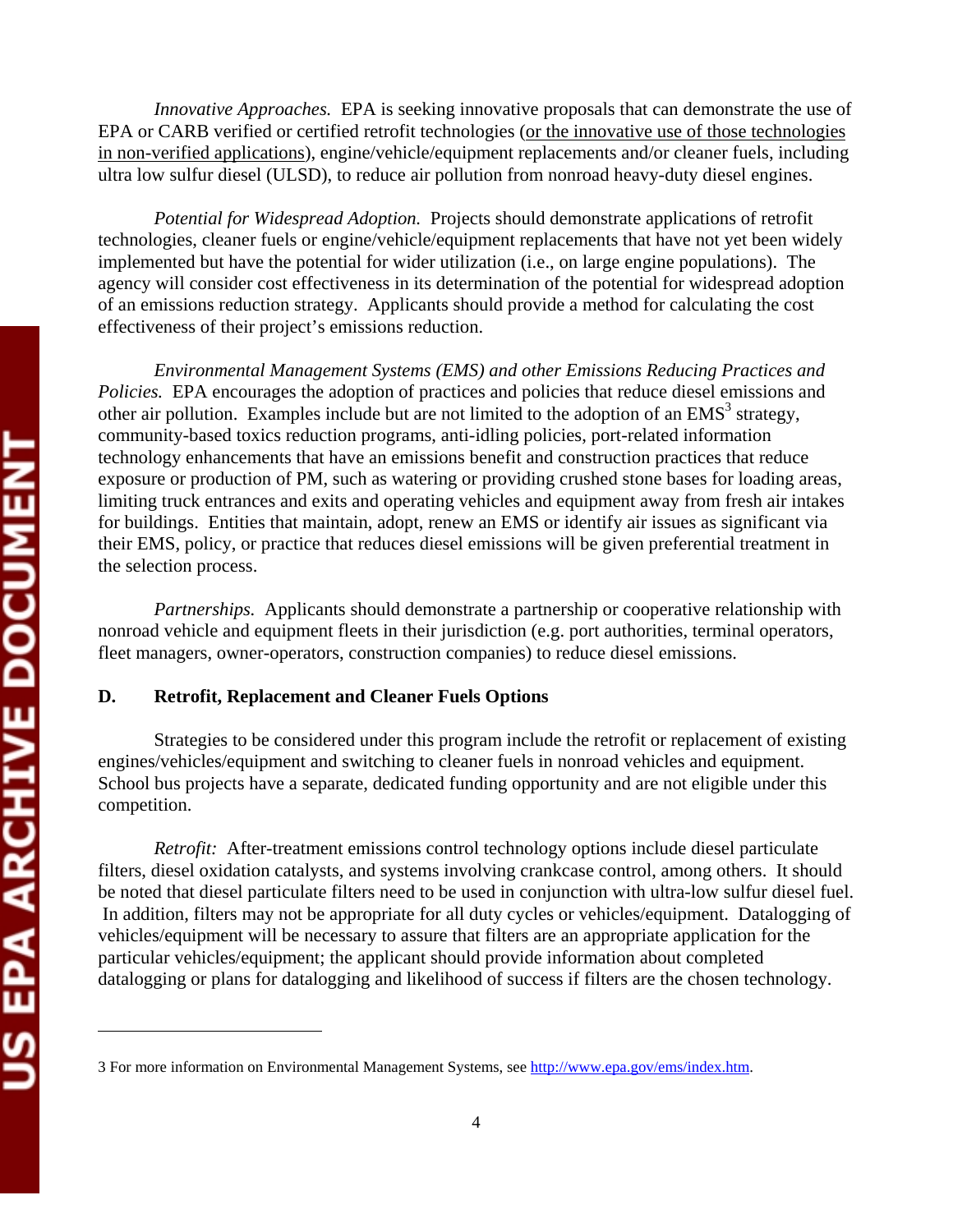EPA can provide up to 100 percent of the costs for these retrofit technologies and can provide funding assistance for the incremental cost of the cleaner fuel required in many retrofit applications.

 *Repowers and Engine Upgrades for Cleaner Emissions*: Repower refers to the removal of an existing engine and its replacement with a newer or cleaner engine. Some engines may be able to be upgraded to cleaner emissions standards using manufacturer recommended upgrades or kits to certified or verified configurations. Repowers and upgrades may include the addition of newer, cleaner technologies, re-calibrations, and/or other parts to reduce the emissions from the engines. For repowers, the engine being replaced must be scrapped, remanufactured by an original engine manufacturer to a cleaner standard or rendered permanently disabled. Drilling a hole in the engine block and manifold while retaining possession of the engine is an acceptable scrapping method. Other methods may be considered. Evidence of appropriate disposal is required in the final report submitted to EPA.

EPA is particularly interested in engine upgrades or repowers that include combined verified improvements which will further reduce emissions, e.g., through the addition of verified retrofit technologies such as a diesel particulate filter, diesel oxidation catalyst or crankcase emission control. Applicants should explain what is being tested and what new information can be learned from this project. Applicants should provide information in their application to show the feasibility of an engine replacement or upgrade strategy, as engine and vehicle/equipment design differences may make some engine replacements or upgrades difficult. Information regarding feasibility could include a letter from an original engine manufacturer and/or their associated service center indicating that the repower or engine upgrade is appropriate for the application. EPA may provide up to 50 percent of the cost of an engine repower or upgrade, and may provide the total cost of verified after-treatment devices. Preference will be given to applications requesting a lower funding percentage.

*Cleaner fuels:* Cleaner fuels include but are not limited to: ultra-low sulfur diesel fuel, biodiesel, compressed natural gas, liquefied natural gas, propane, and emulsions or additives verified by EPA or CARB. EPA may pay for the cost differential between the cleaner fuel and standard diesel fuel.

*Replacement:* Nonroad diesel vehicles and equipment can be replaced under this program with newer, cleaner vehicles and equipment. Replacement projects can include the replacement of diesel vehicles and equipment with hybrid or alternative fuel vehicles/equipment or the replacement of nonroad vehicles/equipment with highway models if the engine's operating cycles make the replacement technically feasible. EPA encourages the replacement of older vehicles and equipment containing engines that were manufactured prior to the implementation of emissions standards. Typically, these "uncontrolled" engines were manufactured prior to 1996. As with engine replacements, proposals must specify how the vehicles/equipment will be disposed.

It is not EPA's intention to fund replacement projects that would have occurred through the normal attrition of vehicles and equipment or to provide funds for expanding a fleet. Therefore, applicants are strongly advised to provide evidence in their applications that the replacement activity would not have occurred without the financial assistance provided by the agency. Supporting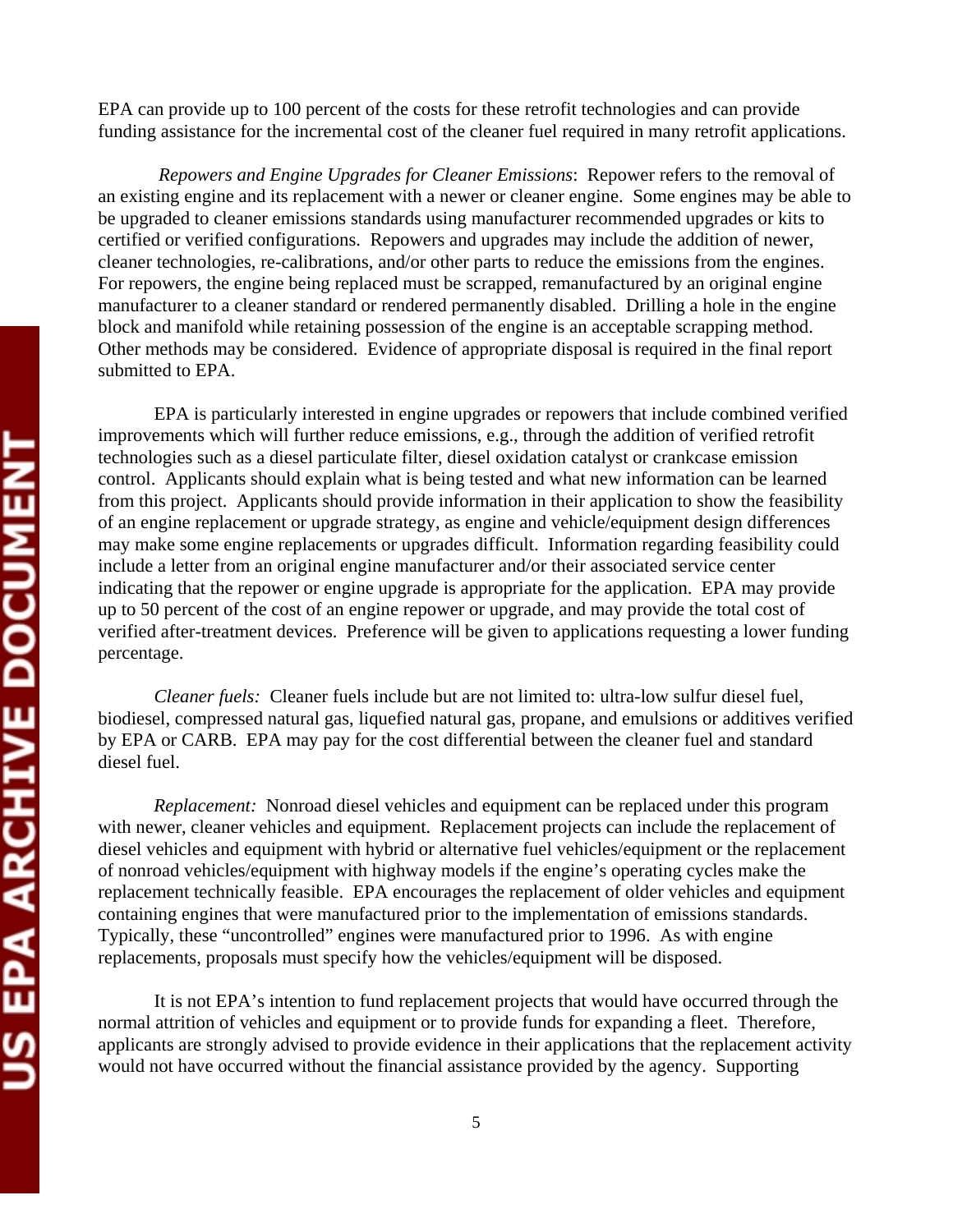evidence can include verification that the vehicles or equipment being replaced have at least five years of useful life left and fleet characterizations showing fleet age ranges and average turnover rates. In addition, applications must demonstrate that replacement vehicles and equipment will perform the same function of the vehicles and equipment being replaced (e.g. - an excavator digging pipelines is replaced with an excavator that continues to dig pipelines). Typically, replacement vehicles/machines should be the same type of vehicles/machines and horsepower (hp) range as the vehicles/equipment being replaced (e.g. - a 300hp bulldozer is replaced with a 290hp bulldozer). If the applicant can demonstrate an overall air quality benefit, EPA will consider an exception to this condition. An example may include the replacement of one (or two) draglines for an excavator. However, the replacement vehicles and equipment can not serve to expand the fleet into new business and must serve to provide the same functions performed by the original vehicles and equipment.

 EPA may pay a range of the percentage of the cost of the cleaner newer vehicles and equipment, with the top of the range between 20 and 45 percent. EPA will favor and rank more competitively proposals where applicants are providing a higher percentage of the cost for the new vehicles and equipment. The application must commit to the condition that the applicant will show evidence to EPA that the old engine from the replaced vehicle or equipment has been scrapped within 90 days of the delivery of the replacement vehicle or machine. This evidence must also be provided to EPA in the final report. "Scrapped" is defined as a permanently disabled engine, no longer suitable for use, such as a hole drilled in the engine block and manifold. Original engines may also be sent to the original engine manufacturer (OEM) for remanufacturing if the OEM will commit to remanufacture the engine to a cleaner standard. Owner/operators of the original vehicle or equipment may retain possession of the scrapped engine and chassis.

#### **E. Supplementary Information.**

Applicants may propose to establish a sub-grant program. A public, non-profit or tribal entity may make an application for multiple nonroad vehicles and equipment such as construction and port-related equipment, either publicly or privately operated. The applicant must indicate a process by which they will award sub-grants to the owner/operators of the vehicles and equipment. Note that letters of support are strongly suggested from possible sub-grantees.

The statutory authority for this action is Clean Air Act, Section 103(b)(3) which authorizes the award of grants for research, investigations, experiments, demonstrations, surveys, and studies related to innovative technology, and their potential effectiveness to improve fuel economy and reduce emissions.

The applicant must commit to an intent to show results, and share that information about their project with other interested parties and the public. This includes the willingness to allow testing and/or evaluation of the technologies by the manufacturer, EPA, or the Agency's designee. The sharing of this information will be useful for implementing future retrofit projects.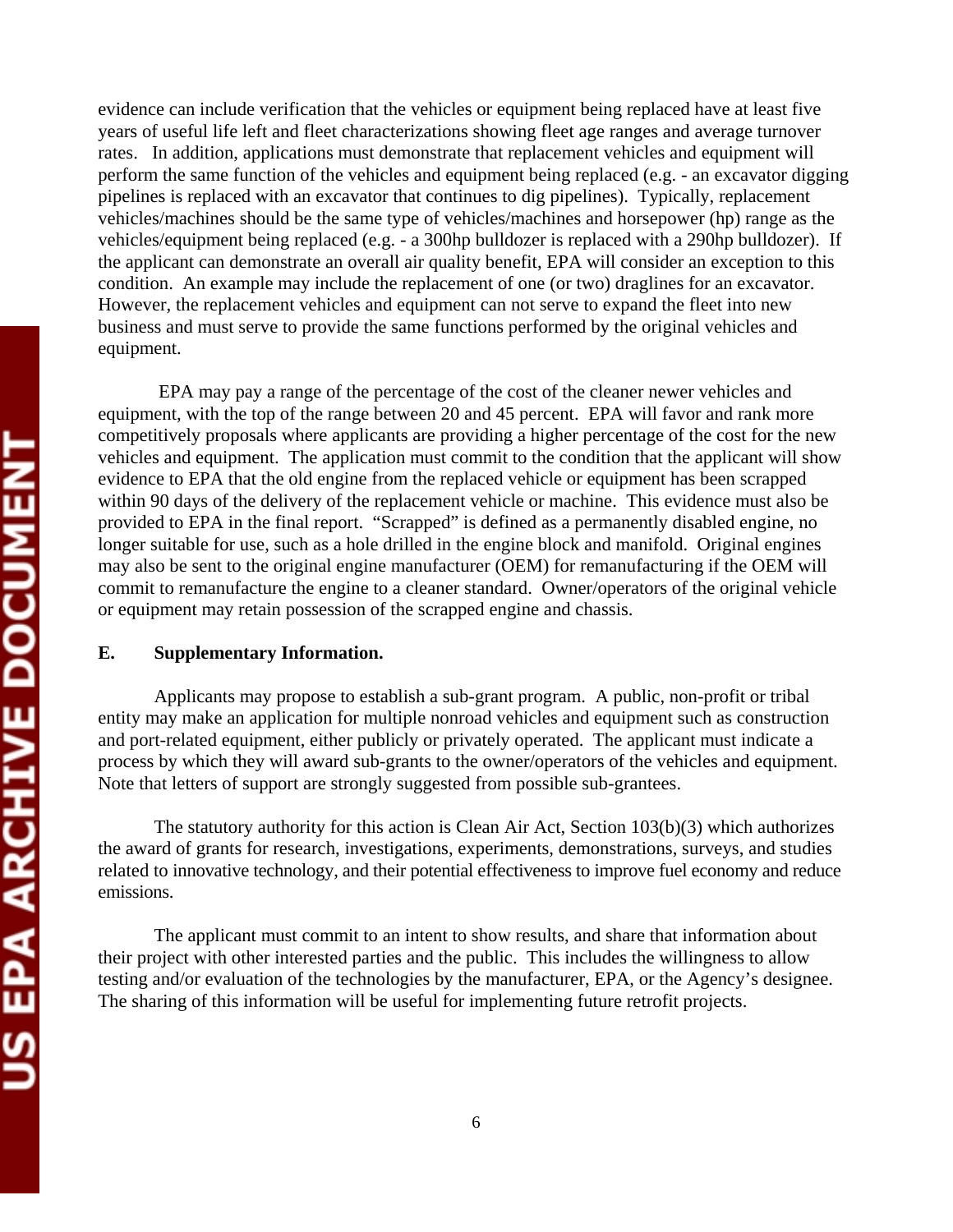### **II.** AWARD INFORMATION

#### **A. What is the amount of funding available?**

Awards in fiscal year 2005 will range up to \$200,000 per award, with an estimated average award of \$50,000 - \$150,000. We anticipate between 8-12 projects.

#### **B. What is the project period for awards resulting from this solicitation?**

The estimated project period for awards resulting from this solicitation is October, 2005 through October, 2007.

#### **C. How many agreements will EPA award in this competition?**

EPA anticipates awarding between 8 and 12 cooperative agreements, subject to availability of funds and the quality of applications submitted. Applications evaluated but not selected for this funding may be retained for a period of up to six months after the award of selected projects for possible future award under this announcement, subject to the availability of additional funds. EPA reserves the right to make no awards.

### **D. How do cooperative agreements differ from grants?**

Cooperative agreements permit substantial involvement between the EPA Project Officer and the selected applicants in the performance of the work supported. Although EPA will negotiate precise terms and conditions relating to substantial involvement as part of the award process, the anticipated substantial Federal involvement for this project will be:

- 1. close monitoring of the successful applicant's performance;
- 2. collaboration during the performance of the scope of work;
- 3. approving substantive terms of proposed contracts;
- 4. approving any proposed changes to work plan and/or budget;
- 5. approving qualifications of key personnel;
- 6. review and comment on reports prepared under the assistance agreement.

EPA will not select employees or contractors employed by the recipients and the final decision on the content of reports rests with the recipients. Recipients will be given a template by the EPA Project Officer for both quarterly and final reports.

### **E. Can funding be used to acquire services or fund partnerships?**

Yes, provided that procedures for procurement and sub-award or sub-grant procedures contained in 40 CFR Parts 30 or 31, as applicable are followed.

Successful applicants must use a competitive process for obtaining contracts for services and products and conduct cost and price analyses to the extent required by these regulations as well as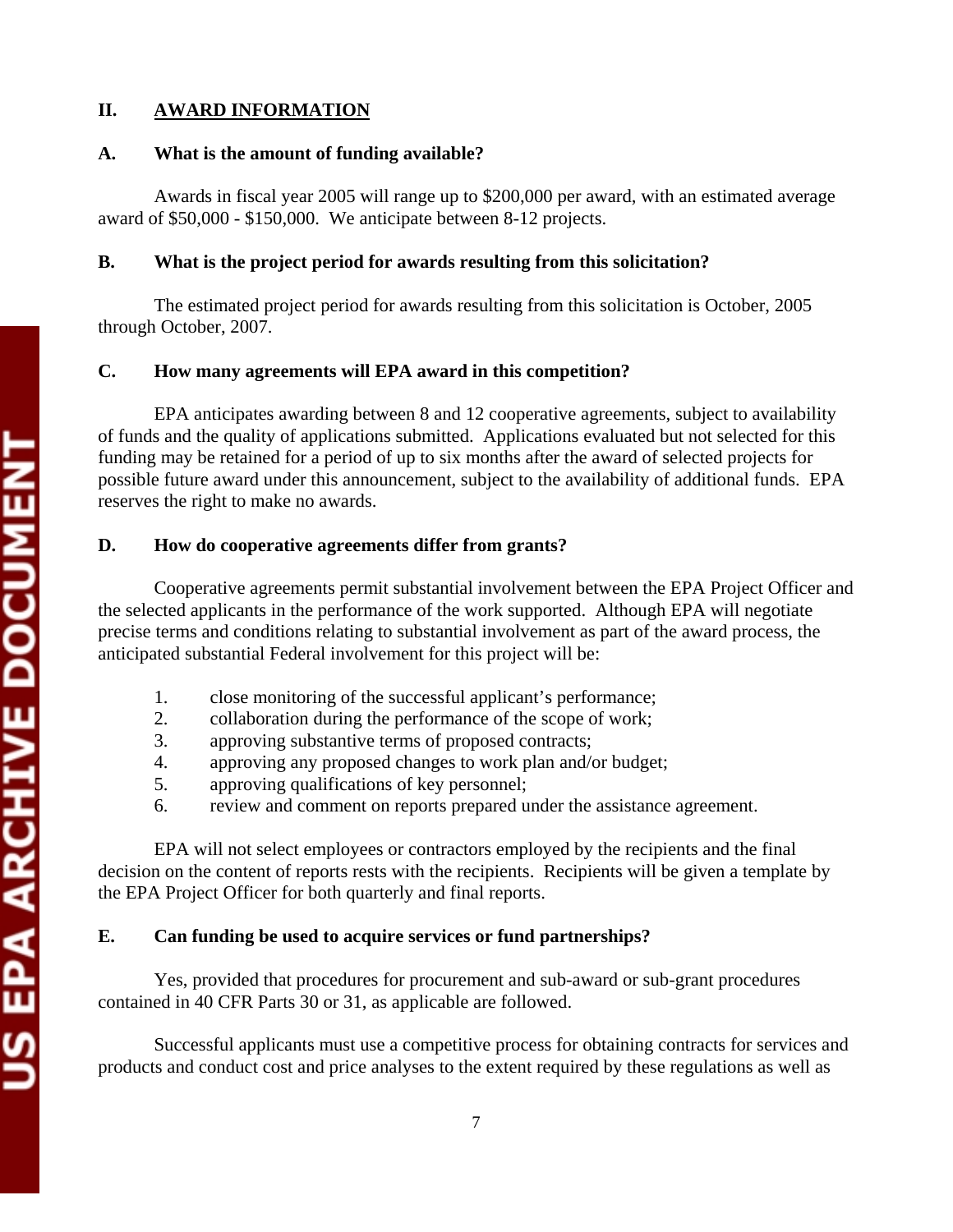any regulations covered by state or local procurement requirements. The regulations also contain limitations on consultant compensation. Applicants are not required to identify contractors or consultants in their application. Moreover, the fact that a successful applicant has named a specific contractor or consultant in the application EPA approves does not relieve it of its obligations to comply with competitive procurement requirements as well as any regulations covered by state or local procurement requirements.

Sub-grants or sub-awards may be used to fund partnerships with non-profit organizations and governmental entities, or to provide financial assistance for reducing nonroad diesel emissions in public, tribal or private fleets. Successful applicants cannot use sub-grants or sub-awards to avoid requirements in EPA grant or cooperative agreement regulations for competitive procurement by using these instruments to acquire commercial services or products to carry out its cooperative agreement. The nature of the transaction between the recipient and the sub-grantee must be consistent with the standards for distinguishing between vendor transactions and sub-recipient assistance under Subpart B Section .210 of  $\overline{\text{OMB} \text{ Circular A-133}^4}$  and the definitions of "subaward" at 40 CFR 30.2(ff) or "sub-grant" at 40 CFR 31.3, as applicable. EPA will not be a party to these transactions.

## **F. Will EPA consider partial funding for projects?**

Yes, EPA reserves the right to partially fund proposals/applications by funding discrete activities, portions, or phases of the proposed project. If EPA decides to partially fund the proposal/application, it will do so in a manner that does not prejudice any applicants or affect the basis upon which the proposal/application, or portion thereof, was evaluated and selected for award, and that maintains the integrity of the competition and the evaluation/selection process.

### **G. Can applicants awarded funding in previous competitions submit new applications to fund a different project or additional vehicles and equipment?**

Yes, EPA will consider such applications.

## **H. Would highway vehicles such as dump trucks that are used in construction applications be considered for funding?**

As a general rule, highway projects are not eligible for funding. However, we will consider highway vehicles such as dump trucks and waste haulers in cases where they are used in construction and port applications.

### **I. Are school bus projects eligible under this competitive announcement?**

 No. School bus projects have a separate, dedicated funding opportunity and are not eligible under this competition.

 $\overline{a}$ 4 The Office of Management and Budget's Circular No. A-133 can be found at: <http://www.whitehouse.gov/omb/circulars/a133/a133.html>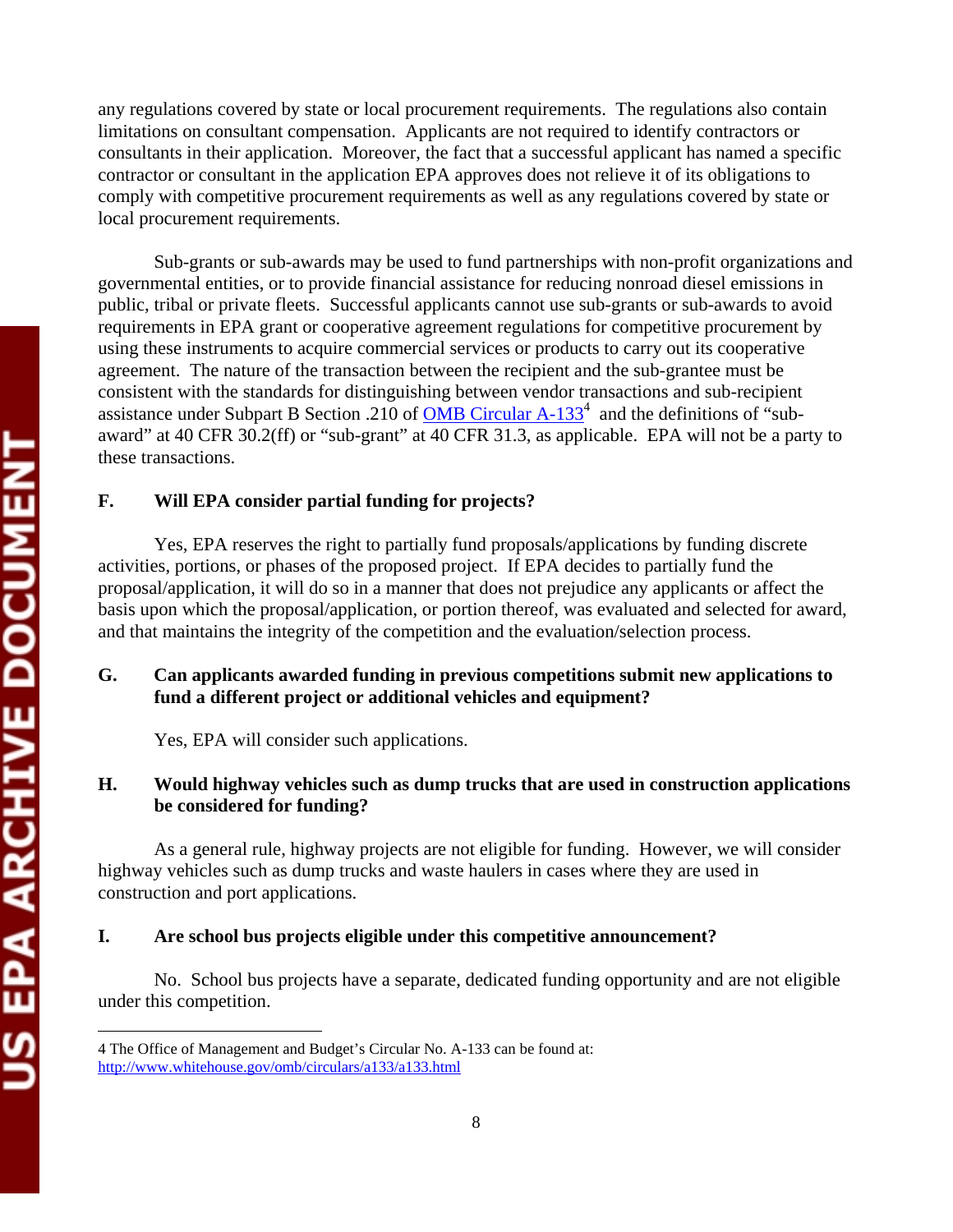#### **III. ELIGIBILITY INFORMATION**

#### **A. Eligible Entities**

Proposals will be accepted from state, local, multi-state, and tribal governmental agencies, universities, and non-profit organizations, as defined by **OMB** Circular  $A-122$ <sup>5</sup>.

Non-profit organization, as defined by OMB Circular A-122, means any corporation, trust, association, cooperative, or other organization which: (1) is operated primarily for scientific, educational, service, charitable, or similar purposes in the public interest; (2) is not organized primarily for profit; and (3) uses its net proceeds to maintain, improve, and/or expand its operations. For this purpose, the term "non-profit organization" excludes (i) colleges and universities; (ii) hospitals; (iii) state, local, and federally-recognized Indian tribal governments; and (iv) those nonprofit organizations which are excluded from coverage of this Circular in accordance with paragraph 5 of the Circular.

Non-profit organizations described in Section  $501(c)(4)$  of the Internal Revenue Code that engage in lobbying activities as defined in Section 3 of the Lobbying Disclosure Act of 1995 are not eligible to apply.

#### **B. Cost-Sharing or Matching**

Cost-sharing is not required. However, leveraging federal dollars is encouraged and will make an application more competitive. Leveraged funds may be provided in the form of cash or an "in-kind" contribution. An in-kind contribution is the reasonable value of property and services which benefit the project.

#### **IV. APPLICATION AND SUBMISSION INFORMATION**

#### **A. How to Obtain an Application Package.**

The complete cooperative agreement application package can be downloaded from EPA's Office of Grants and Debarment website at [http://www.epa.gov/ogd/grants/how\\_to\\_apply.htm.](http://www.epa.gov/ogd/grants/how_to_apply.htm) Potential applicants may request a paper copy of the application package by contacting one of the agency contacts listed in Section VII of this announcement.

Please note that only the signed Standard Form 424 "Application for Federal Assistance" (one page) needs to be included in the application, along with the narrative portion of the application (work plan and budget). If the application is selected for funding, the entire grants package will need to be completed.

<u>.</u>

<sup>5</sup> The Office of Management and Budget's Circular No. A-122 can be found at: <http://www.whitehouse.gov/omb/circulars/a122/a122.html>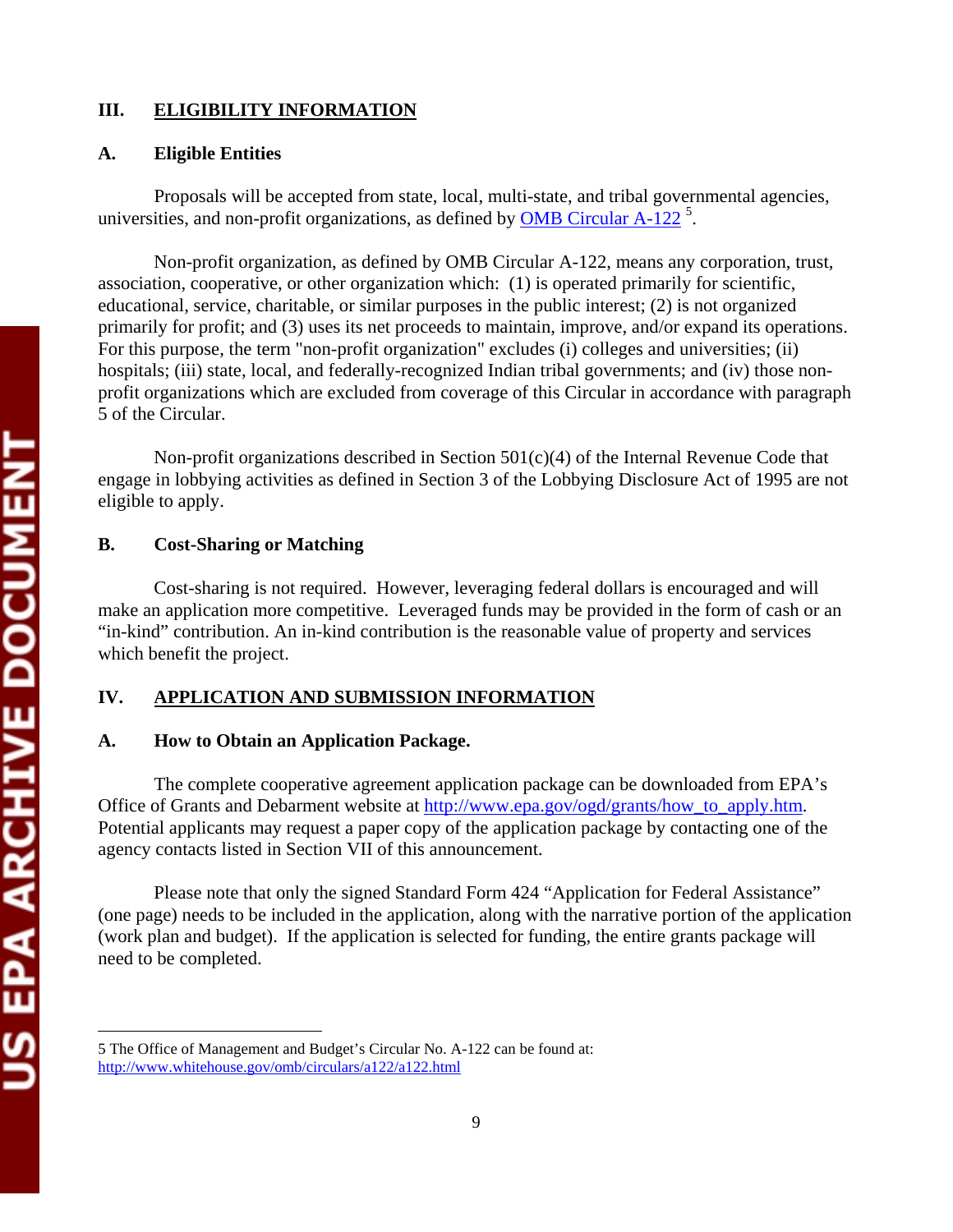#### **B. Where and How to Send in Applications.**

Application packages must be submitted **electronically by the deadline**. Applicants have the option of either submitting an email of the application package directly to [NCDC\\_RFA05@epa.gov](mailto:NCDC_RFA05@epa.gov). or by utilizing<http://www.grants.gov/Apply>(see section F. below). Regardless of which electronic mechanism is utilized, the email must be received no later than 5 p.m. EDT, July 1, 2005.

Note: applicants that do not have access to email should contact Monica Beard-Raymond at 734-214-4047 or Steve Albrink at 202-343-9671 in advance of the deadline to receive a waiver of this requirement and the mailing address. Applications received after the deadline date will not be considered for funding.

If you are submitting your application through the Grants.gov initiative, please see section F below.

**EPA appreciates your attention to the requirement for electronic submittals. Electronic submittals facilitate the review process and also aid in the Agency's mission to limit use of paper.** 

### **C. Content and Form of Application Submission.**

- 1. Applications must contain the following:
	- a. Signed Standard Form 424 (one page)
	- b. Narrative Work Plan following the **required** outline below
	- c. Budget details as outlined in item 3 below

In addition, optional materials such as letters of support from potential sub-awardees or partners and/or a copy of the organization's diesel emissions reduction policy may be included.

- 2. The narrative, a maximum of 15 pages in length, should follow the outline below. Pages exceeding the maximum length will not be considered. Refer to the criteria below in *Section IV., Selection Criteria*, for more information on how to write your application and what EPA is looking for in the applications.
	- a.) Summary Information:
		- Project Title
		- Applicant Information. Include applicant (organization) name, address, contact person, phone numbers(s), fax and e-mail address.
		- Funding Requested. Specify the amount you are requesting from EPA.
		- Total Project Cost. Specify total cost of the project (EPA funding and costshare). Identify funding and sources including any in-kind resources.
		- Project Period. Provide beginning and end dates (for planning purposes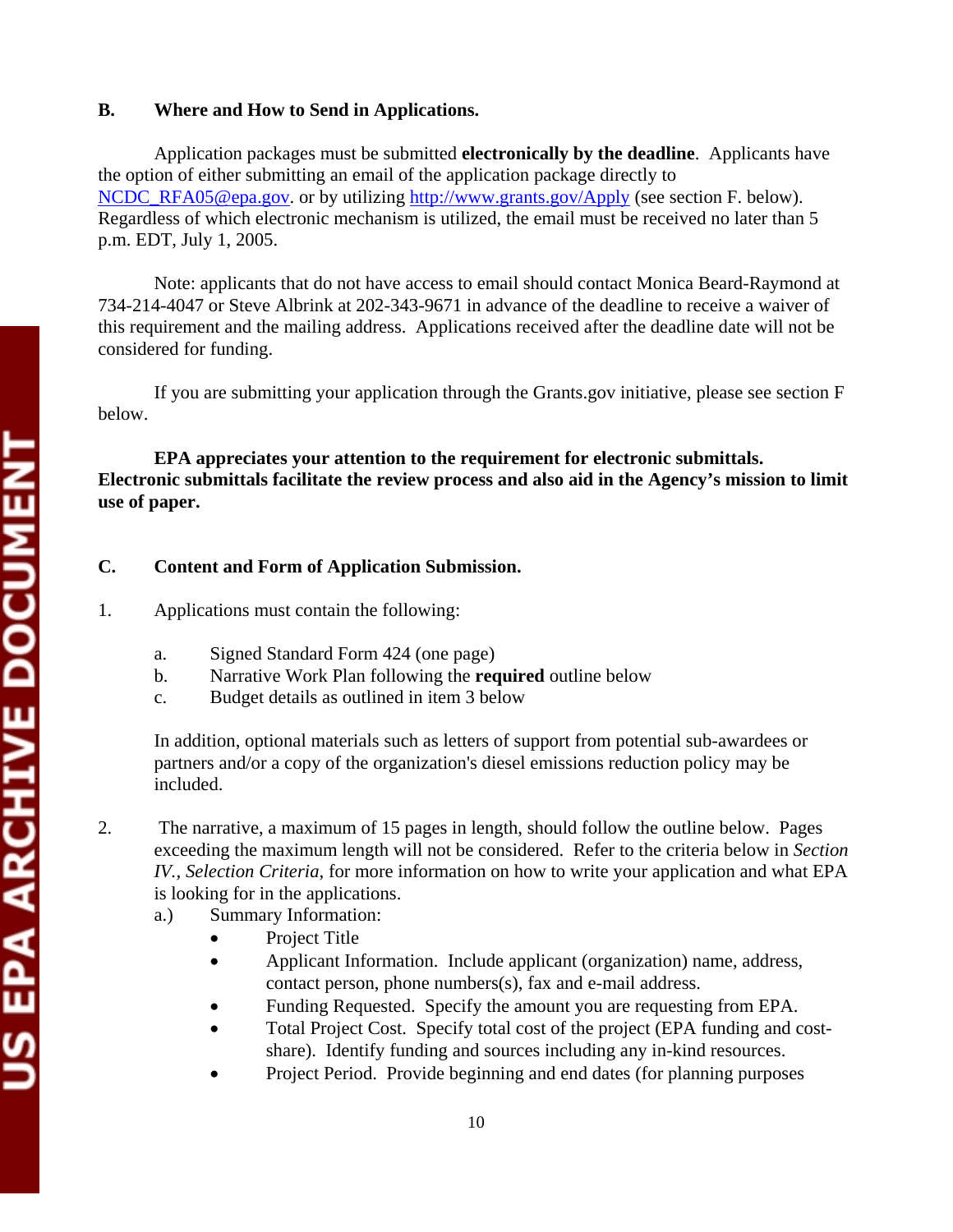applicants should assume funds will be available in October 2005).

- b.) Describe the fleet in detail. The following information must be provided, or estimated (in the case of applications involving sub-grants):
	- Number and type of vehicles and equipment affected by this application,
	- Vehicles and equipment characteristics such as engine model and model year, engine manufacturer, engine family designation<sup>6</sup>, engine size, annual fuel consumption, annual hours of operation and who owns, maintains and operates the vehicles/equipment,
	- A description of the type of work performed by the vehicles/equipment,
	- A description of the population at the location where the vehicles/equipment operate and if any susceptible populations such as children, the elderly and the chronically ill are likely to be affected,
	- A description of the location in which the vehicles/equipment operate,
	- The fleet replacement rate,
	- The type of retrofit technology that may be used.

In the case of applications involving sub-grants, explain how you estimated the fleet information. Describe data sources and how they were used.

- c.) Project Description and Demonstration Plan:
	- i) Describe the project in detail: the technology(ies) and/or fuels to be used, the vehicles/equipment to be retrofitted, repowered or replaced, partnerships involved, and a timeline for the project. Include information that shows that the chosen strategy has been researched and will be successful/suitable in the specified application. Include plans for bidding, ordering and installation phases as well as any other events and that impact the overall application. If the technology requires different fuels, specify the plan for acquiring the fuel.
	- ii) Discuss how your chosen diesel pollution reduction strategy contributes to the following EPA goals:
		- 1.) most beneficial and effective diesel emissions reduction,
		- 2.) innovative or unique demonstration of a verified or certified technology or emissions reduction strategy (repower, replacement),
		- 3.) widespread adoption of diesel reduction strategies.

Present a rationale for how the strategy chosen for this project will contribute to EPA's goals and discuss what environmental results you plan to attain with your project (it is not necessary to calculate PM, NOx or other pollutant reductions). Submit a plan for tracking and measuring progress toward achieving the expected outputs and outcomes outlined in Section I. Additionally, talk about the demonstration value of your project. Explain what your project will be testing that is not already common knowledge and

 $\overline{a}$ 

<sup>6</sup> Information on engine family codes can be found at:<http://www.epa.gov/otaq/retrofit/retrofitfleet.htm>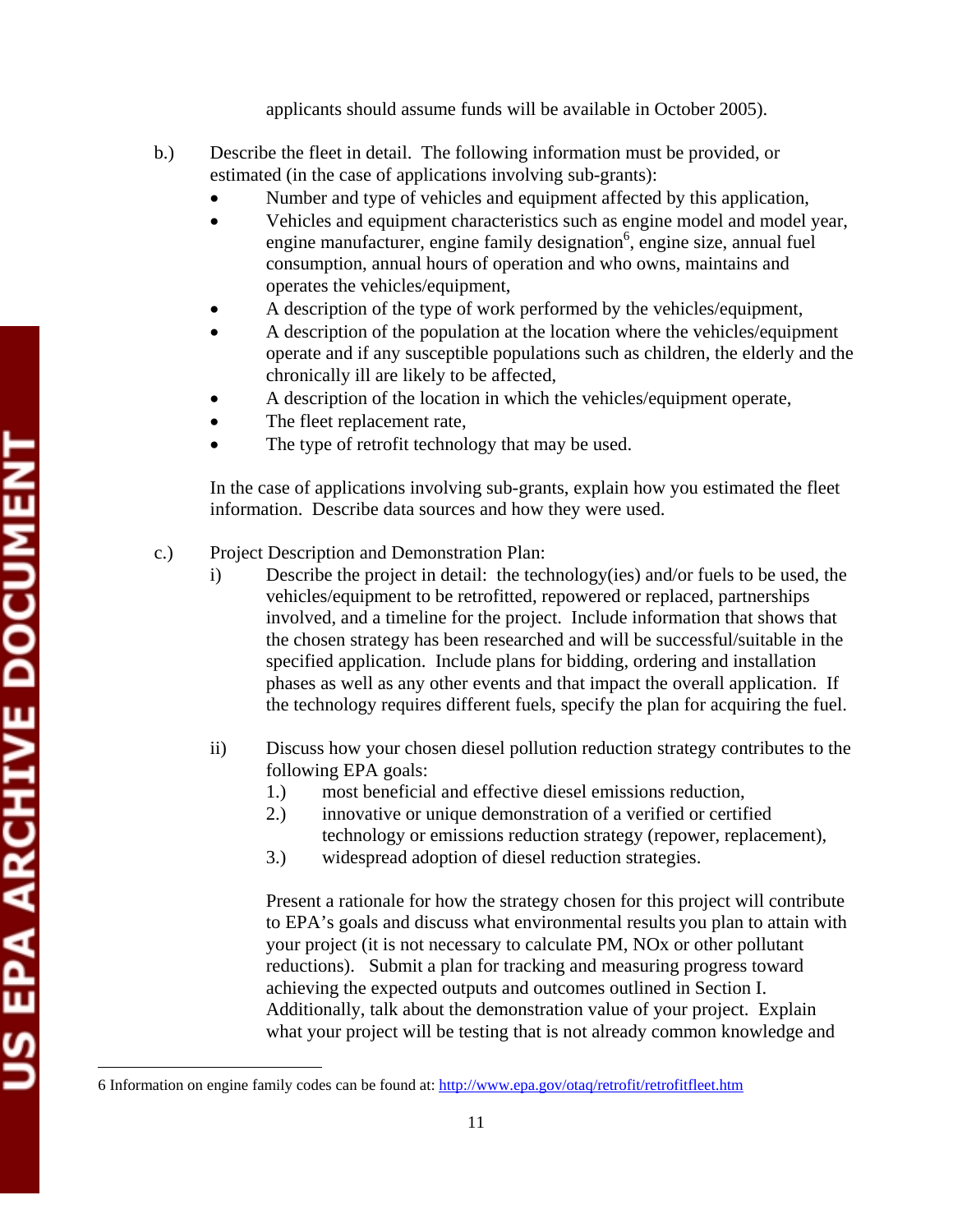what new information will this project convey.

- iii) Discuss how your project will be sustained over time and other factors contributing to its likelihood for success.
- iv) Discuss any policies or practices that your organization either enacted, encourages or requires that demonstrate a commitment to diesel pollution reduction. Indicate if your organization has a community-based toxic reductions program or an Environmental Management System or has committed itself to developing one in the near future. If your organization has an EMS, please indicate whether air quality is identified as a significant issue. Other example practices include idle reduction policies, voluntary use of low sulfur fuels, or operational techniques that reduce diesel emissions.
- v) As part of the reporting requirements of this cooperative agreement program, EPA requires quarterly updates and a detailed follow-up case study report. The case study should include: summary of project, reductions achieved if applicable, cost analysis, problems, successes, and lessons learned. Discuss how your organization plans to meet these reporting requirements.
- vi) Include any other information to help the Selection Panel better understand your application.
- vii) Applicants must submit information relating to the programmatic capability criteria to be evaluated under the ranking factor(s) in section V of the announcement. EPA will consider information provided by the applicant and may consider information from other sources including Agency files. Valuable information regarding programmatic capability include past performance in similar projects, a history of meeting reporting requirements, organizational experience and staff expertise/qualifications and resources.
- 3. Budget: Prepare a detailed and narrative budget. Indicate the amount of funding being requested from EPA and provide the total cost of project (identify other funding sources including any in-kind resources). Clearly explain how EPA funds will be used as well as how any matching contributions – both financial and in-kind services – will be used. If applicable, describe how leveraged resources will be obtained and the role EPA funding will play in the overall project. The budget should be clearly tied to the narrative work plan so that applicant reviewers can easily discern how costs are related to the overall project. Provide a budget for the following categories:
	- 1. Personnel
	- 2. Fringe Benefits
	- 3. Contractual Costs
	- 4. Travel
	- 5. Vehicles/Equipment
	- 6. Supplies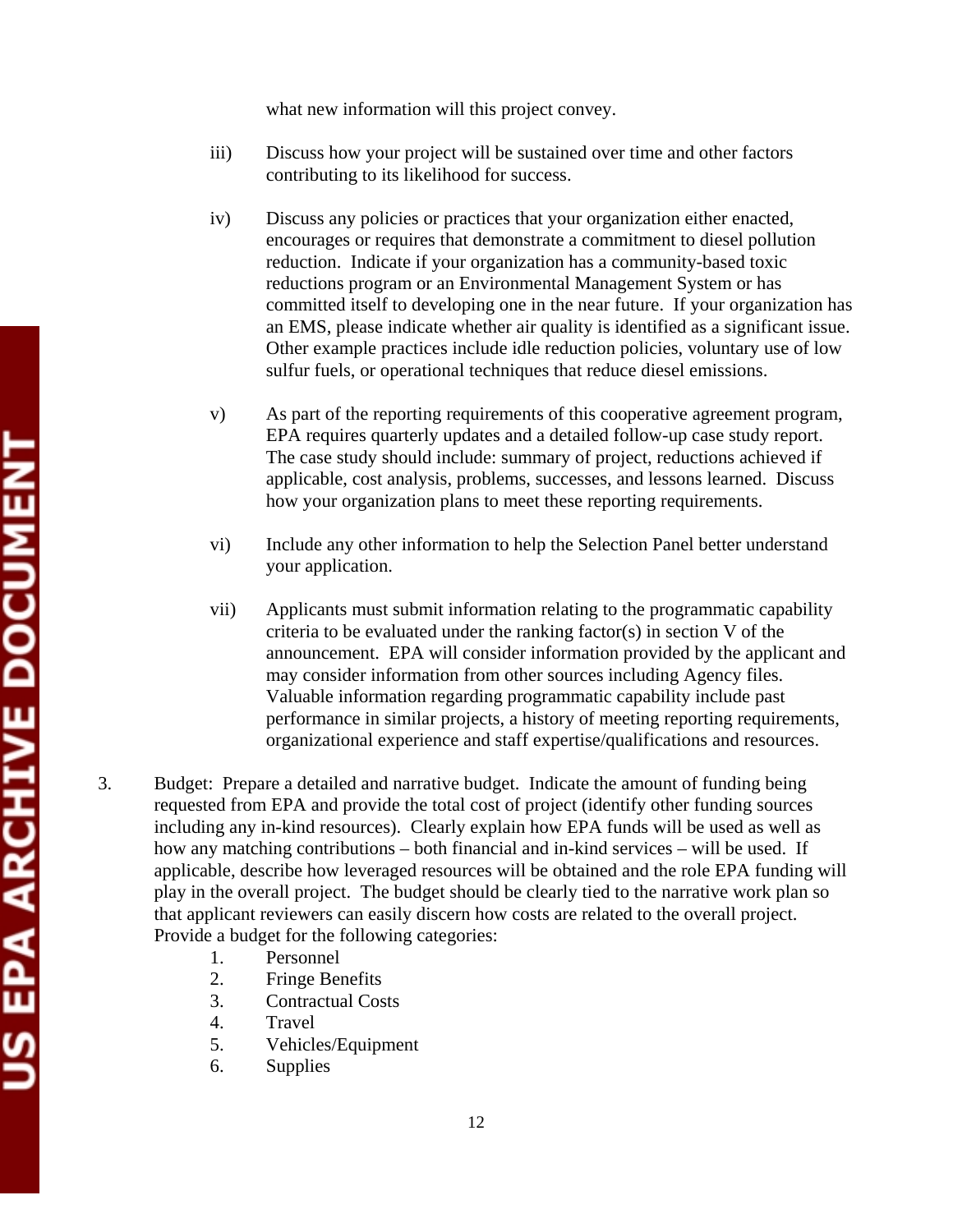- 7. Other
- 8. Total Direct Costs
- 9. Total Indirect Costs: must include documentation of accepted indirect rate
- 10. In-kind or financial contributions to the project
- 11. Total Cost

All application materials must be completed in English. The minimum acceptable font size for application materials, excluding the SF-424, shall be 12 pitch.

### **D. Submission Dates and Times**

*Intent to Apply*: An informal notice of "Intent to Apply" simply states in the form of email (preferred) or fax that an organization intends to submit an application to be received by the deadline. In order to efficiently manage the selection process, please send an informal "Intent to Apply" by May 27, 2005 to:

| Email: | NCDC_RFA05@epa.gov |
|--------|--------------------|
| FAX:   | 734-214-4869       |

Please provide name of the organization, its mailing address, point of contact, phone and fax numbers, and email address. Submitting an "Intent to Apply" does not commit an organization to submit a final application. The "Intent to Apply" is an optional submission; those entities not submitting an "Intent to Apply" are still eligible and may still apply by the deadline.

*Application Due Date*: The deadline for receipt of applications is July 1, 2005 at 5:00pm EDT. Proposals will be considered timely upon receipt, not transmission. Refer to *Section IV, Content and Form of Application Submission*, for detailed instructions on preparing an application. Refer to *Section IV, When and How to Send in Application*, for instructions on submitting an application. Failure to meet requirements for preparing and submitting applications may be grounds for disqualifying an application. Applicants are strongly urged to follow format and submittal instructions.

# **E. Other Submission Requirements**

Applications must be submitted electronically in Microsoft Word, Word Perfect, or PDF format to: NCDC\_RFA05@epa.gov. The fleet information may be submitted in a Microsoft Excel spreadsheet.

# **F. Optional Method for Electronic Filing of Applications: Grants.gov**

Applicants have the option of either submitting an email of the application package directly to [NCDC\\_RFA05@epa.gov](mailto:NCDC_RFA05@epa.gov) or by utilizing the Grants.gov initiative. EPA is participating in the Grants.gov initiative that provides the Grant Community a single site to find and apply for grant funding opportunities. Therefore, EPA also encourages applicants to submit their applications electronically through [http://www.grants.gov/Apply.](http://www.grants.gov/Apply)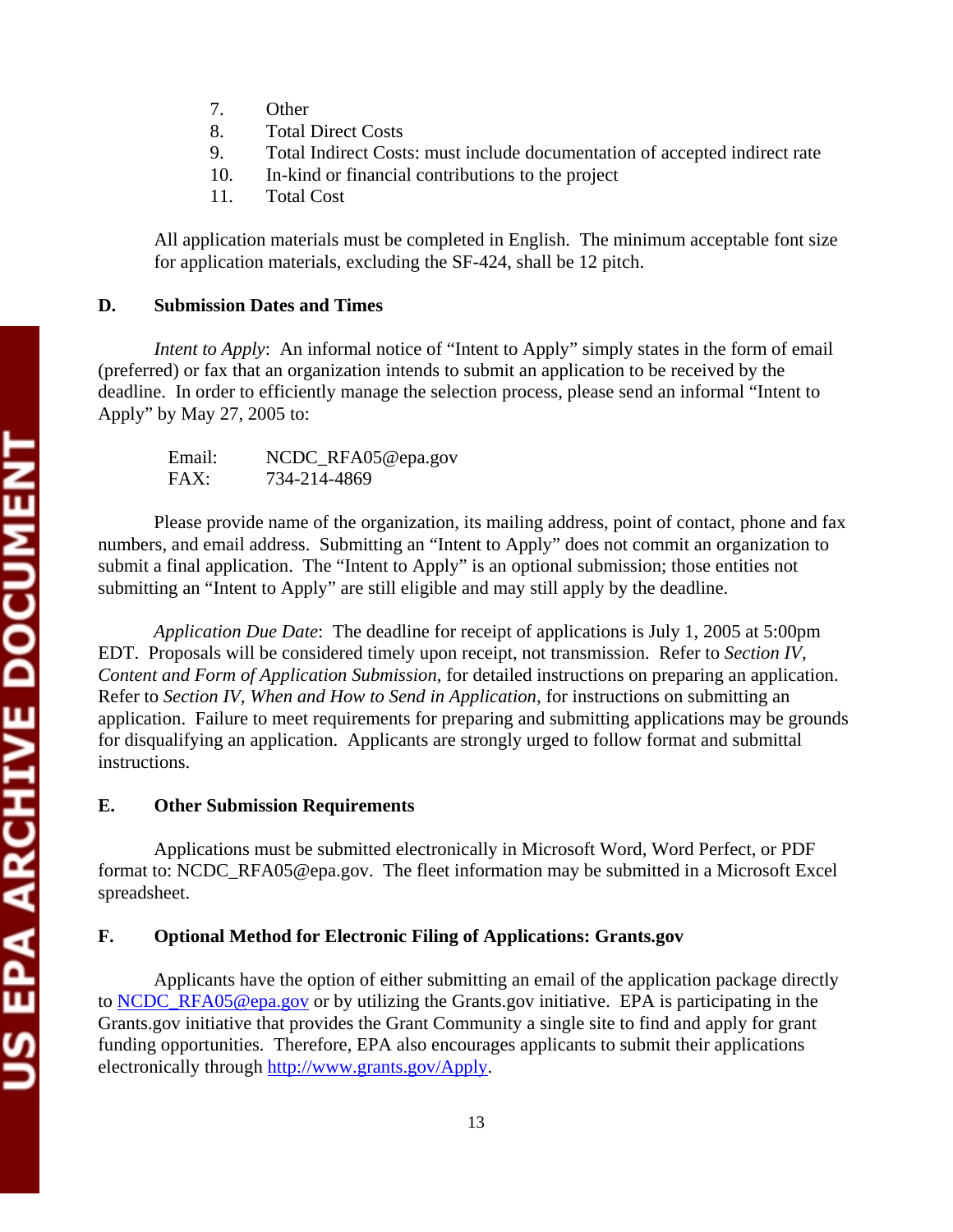If you choose to submit your application electronically utilizing the grants.gov initiative, you must use the electronic application package available at the<http://www.grants.gov/>. In order to view the application package, you will need to download the PureEdge viewer (hyperlink available under "Get Started" then "Get Started Step 2"). You may then access the application package at [https://apply.grants.gov/forms\\_apps\\_idx.html](https://apply.grants.gov/forms_apps_idx.html) using either the CFDA number of 66.034 or Funding Opportunity Number OAR-CCD-05-14. Each synopsis on Grants.gov has a link to Apply Electronically for that opportunity at the bottom of the page.

It is recommended that you "Register to Receive Notification" of announcement updates.

The actual submission of your application must be made by an official representative of your institution who is registered with<http://www.grants.gov/>(most investigators will not be eligible to submit the application). Please see [http://www.grants.gov/,](http://www.grants.gov/) "Get Started" for further information. The registration process may take a week or longer. Please check with your Sponsored Programs, or equivalent, office to locate your official representative and see if your institution is registered. If your institution is not currently registered, encourage your official representative to begin the process immediately.

The complete application must be transferred to<http://www.grants.gov/>no later than 5:00 p.m. Eastern Daylight Time on the closing date (see "Submission Dates and Times").

Documents that are attached to the Grants.gov package must be submitted in Adobe Acrobat PDF format to maintain format integrity. Please submit the required documents as described below.

# **Application for Federal Assistance (SF-424)**

1. Complete the form. There are no attachments.

# **Project Narrative Attachment Form**

1. Prepare one document following the outline listed below in the section titled, "**Content and Form of Application Submission".** Label it "Project Narrative" and submit it as the "Add Mandatory Project Narrative File."

2. Prepare one document containing all resumes and related current and pending support information, label it Resumes, and submit it as an "Add Optional Project Narrative File."

# B**udget Narrative Attachment Form**

1. Where possible, prepare one document for your Budget and Budget Justification. Label this document *BudgetandJustification*, and submit it as the "Add Mandatory Budget Narrative."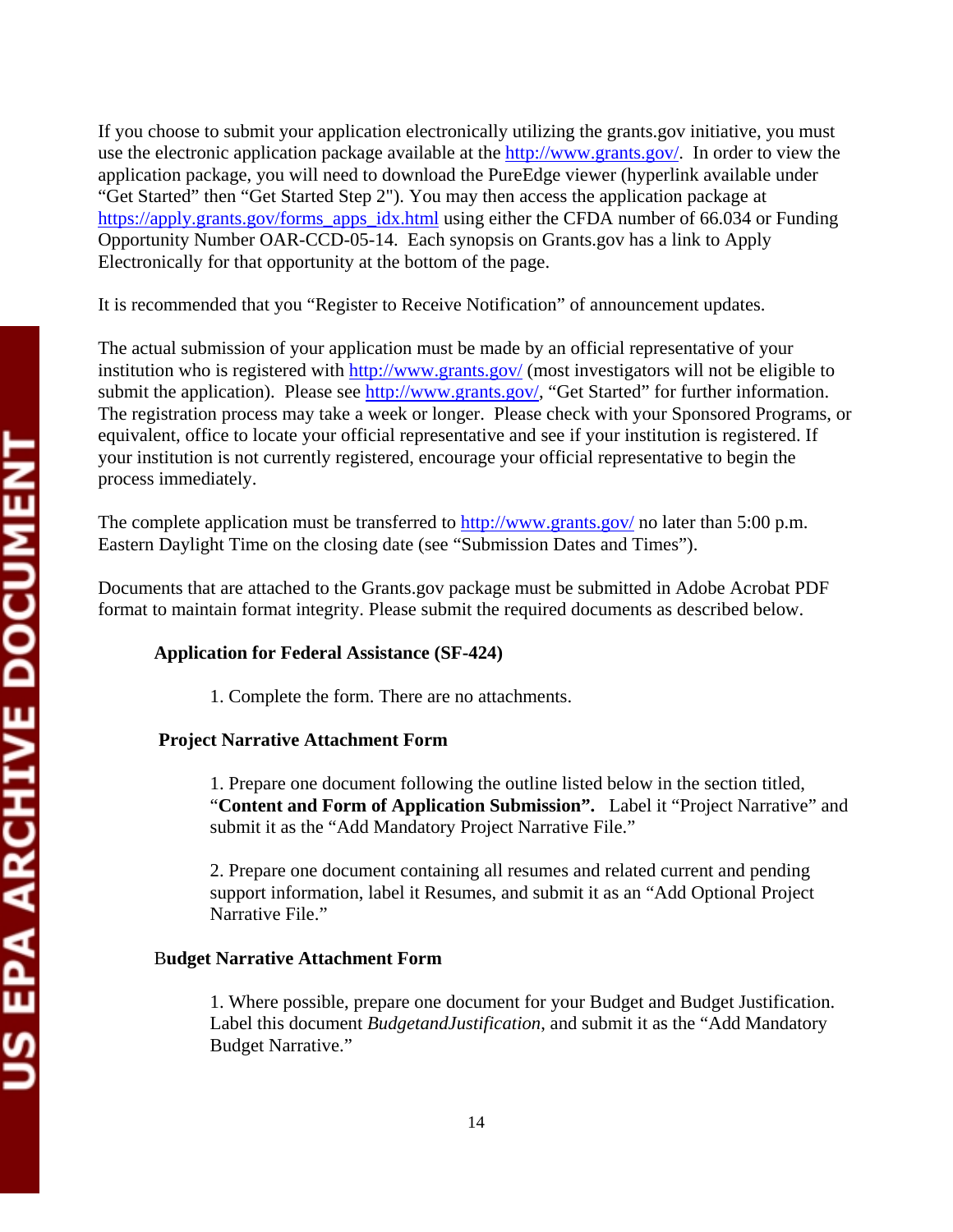2. If you cannot combine your Budget and Budget Justification into one document, prepare one document for each.

a. Label your Budget document *Budget* and submit it as the "Add Mandatory Budget Narrative."

b. Label the Budget Justification document *BudgetJustification* and submit it as an "Add Optional Budget Narrative" document.

Save your completed application package with two different names before submission to avoid having to re-create the package should you experience submission problems. If you experience submission problems that may result in your application being late, send an email to support@grants.gov and copy the electronic submission support person identified in the announcement.

# **V. APPLICATION REVIEW INFORMATION**

### **A. Selection Criteria**

Each eligible application will be evaluated according to the criteria set forth below. Applications which are best able to directly and explicitly address these criteria will have a greater likelihood of being selected for award. Each application will be rated under a points system, with a total of 100 points possible.

1. Primary Evaluation Factors (Total – 100 points)

| <b>Criterion</b>                                                                  | <b>Maximum</b><br>Points per<br><b>Criterion</b> |
|-----------------------------------------------------------------------------------|--------------------------------------------------|
| <b>Project Description and Implementation Plan:</b> EPA will be evaluating the    |                                                  |
| details of the plan for implementing the project, including the type of           | 25                                               |
| technology(ies) and/or fuels chosen, the vehicles to be retrofitted or replaced,  |                                                  |
| and a timeline for each phase of the project. Other information to be evaluated   |                                                  |
| includes whether the chosen strategy has been researched and will be              |                                                  |
| successful/suitable in the specified application, whether the proposal includes a |                                                  |
| plan for acquiring fuel if cleaner fuel will be used, and whether the timeline    |                                                  |
| includes plans for bid, ordering and installation phases, as well as any other    |                                                  |
| events that impact the overall application.                                       |                                                  |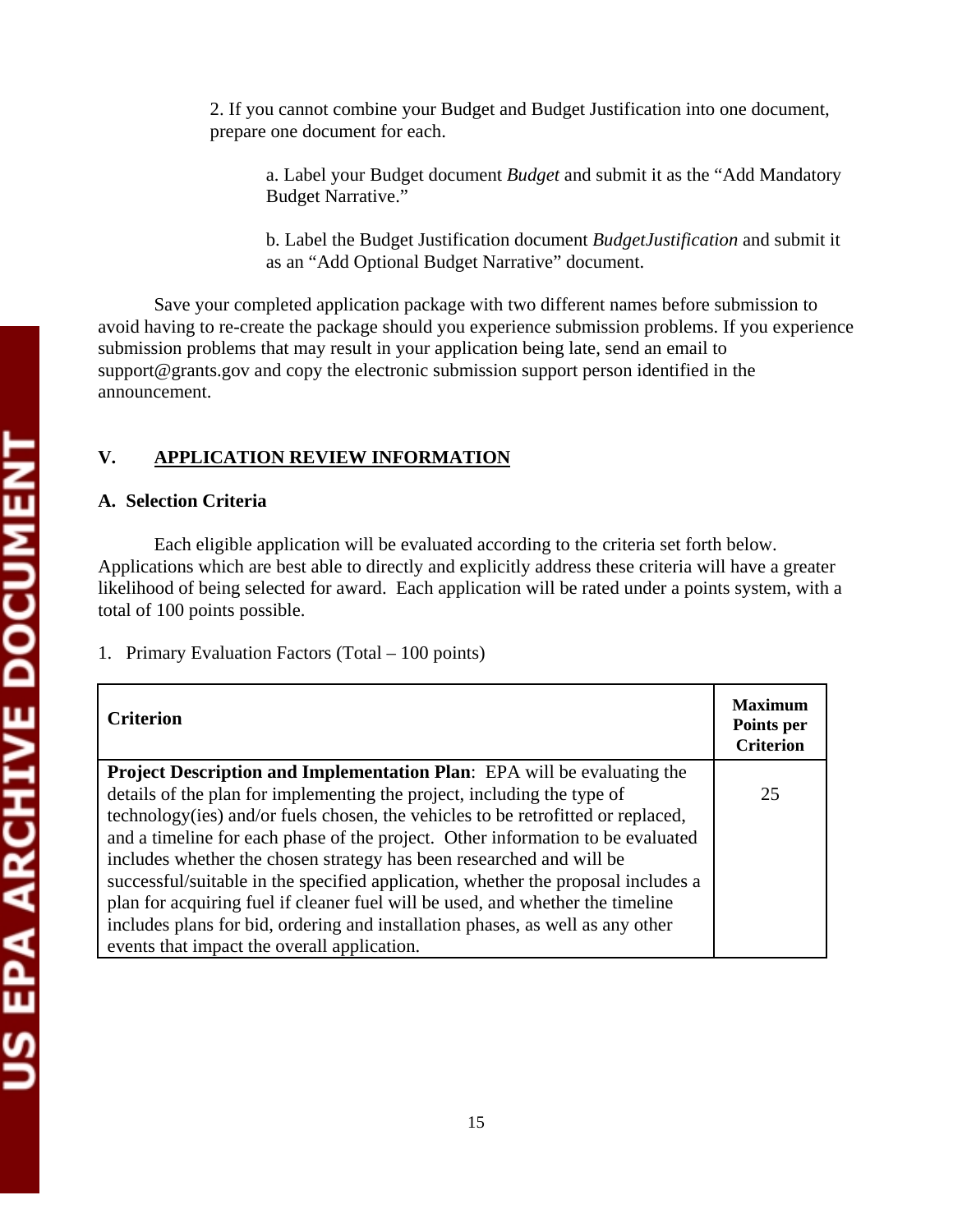| <b>Effectiveness, Environmental Results and Anticipated Outcomes/Outputs:</b>          |    |
|----------------------------------------------------------------------------------------|----|
| EPA will evaluate whether projects will achieve significant reductions in air          | 15 |
| emissions, in terms of projected tons of pollutants reduced. Other information         |    |
| which will be evaluated includes an estimate the percentage of emissions               |    |
| reductions of particulate matter, oxides of nitrogen, hydrocarbons and carbon          |    |
| monoxide on a per vehicle/equipment basis (based on usage, technology                  |    |
| capability, and remaining life). EPA will also be looking for how effectively          |    |
| the project is employing the most cost effective diesel emissions clean-up             |    |
| strategy(ies). Also examined will be the effectiveness of the applicant's plan         |    |
| for tracking and measuring progress toward achieving expected outputs and              |    |
| outcomes identified in Section 1 of this announcement.                                 |    |
| <b>Fleet Description:</b> EPA will be evaluating the details of the proposed fleet. If |    |
| estimations are used in the case of applications for sub-grants, we will be            | 15 |
| looking for how you estimated the potential fleet. EPA will examine proposals          |    |
| for the following information: fleet purpose (e.g. moving containers, earth            |    |
| excavation), the number of vehicles/machines, the engine manufacturers,                |    |
| engine model and model year, engine size, engine family code, annual fuel              |    |
| consumption or annual hours of operation, fleet replacement rate, and any              |    |
| retrofit fuel cost differential. Also examined will be relationship of the             |    |
| applicant to the fleet (own, lease, contract).                                         |    |
| <b>Programmatic Capability, Likelihood of Success and Partner Support:</b>             | 15 |
| <i>Programmatic Capability:</i> EPA will evaluate such factors as the applicant's:     |    |
| (i) past performance in successfully completing federally and/or non-federally         |    |
| funded projects similar in size, scope, and relevance to the proposed project,         |    |
| (ii) history of meeting reporting requirements on prior or current assistance          |    |
| agreements with federal and/or non-federal organizations and submitting                |    |
| acceptable final technical reports, (iii) organizational experience and plan for       |    |
| timely and successfully achieving the objectives of the project, and (iv) staff        |    |
| expertise/qualifications, staff knowledge, and resources or the ability to obtain      |    |
| them, to successfully achieve the goals of the project.                                |    |
| Likelihood of Success: EPA will be looking for an explanation about how you            |    |
| will effectively implement a strategy that can be replicated and shared. For           |    |
| innovative or unique applications of technologies, we will be looking for a            |    |
| technical rationale outlining why the technology is suitable in this application       |    |
| and how the project will find and respond to potential issues.                         |    |
| Partner Support: EPA will be examining proposals for letters of support from           |    |
| any participating partners, and fleets managers (public or private) and                |    |
| information on any leveraging funds or in-kind resources that partners will be         |    |
| providing.                                                                             |    |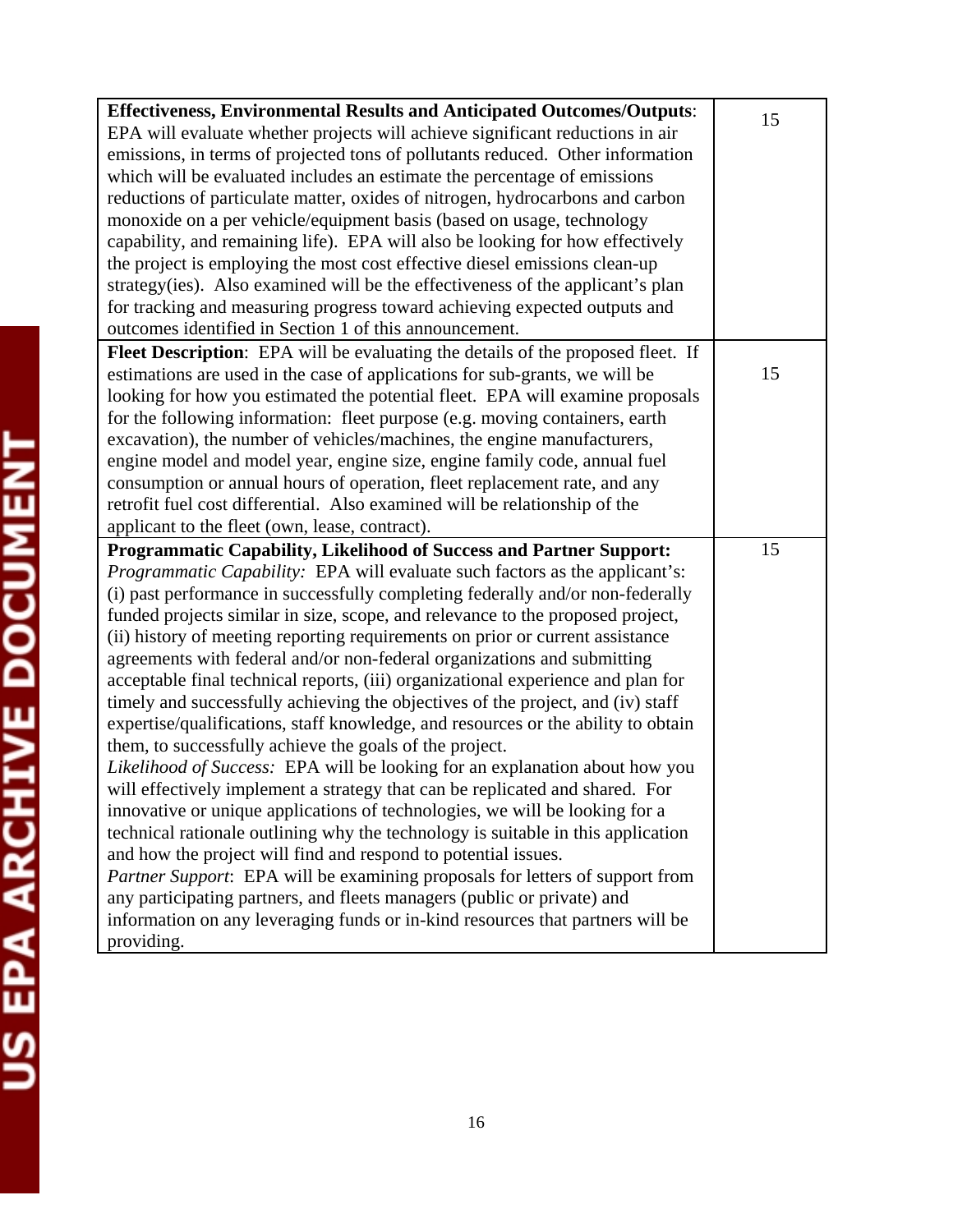| <b>Demonstration Value: Innovative Use and Adoption Potential:</b><br>EPA will evaluate whether projects clearly demonstrate how they will provide<br>long-term value to the goal of reducing diesel emissions in nonroad vehicles<br>and equipment such as that used in construction and port operations. This will<br>include whether projects demonstrate novel applications of verified retrofit<br>technologies, cleaner fuels, repowers or vehicle/equipment replacements that<br>have not yet been widely implemented but have the potential for wider<br>adoption. Innovative or unique applications of emissions reduction solutions<br>will be favored, and a technical justification for the technology's suitability is<br>required. EPA will also examine whether there is information to support<br>claims of a technology's adoption potential or suitability, cost effectiveness,<br>and attractiveness to owner/operators or fleet managers (operational value, ease<br>of maintenance etc.). | 10 |
|----------------------------------------------------------------------------------------------------------------------------------------------------------------------------------------------------------------------------------------------------------------------------------------------------------------------------------------------------------------------------------------------------------------------------------------------------------------------------------------------------------------------------------------------------------------------------------------------------------------------------------------------------------------------------------------------------------------------------------------------------------------------------------------------------------------------------------------------------------------------------------------------------------------------------------------------------------------------------------------------------------------|----|
| Financial Participation. Although there is no requirement for cost-sharing or<br>a financial match, applicants proposing a voluntary financial or in-kind<br>commitment of resources will improve their scoring under this criterion. Under<br>this criteria, applicants will be evaluated based on the extent they demonstrate<br>(i) how they will coordinate the use of EPA funding with other Federal and/or<br>non-Federal sources of funds to leverage additional resources to carry out the<br>proposed project(s) and/or (ii) that EPA funding will compliment activities<br>relevant to the proposed project(s) carried out by the applicant with other<br>sources of funds or resources.                                                                                                                                                                                                                                                                                                             | 10 |
| <b>Commitment to Emissions Reduction or Environmental Stewardship:</b><br>Applications will be evaluated based on a demonstration that a commitment (or<br>existing effort) to implement policies exists to support retrofit projects by<br>reducing pollution in other ways. Examples include an Environmental<br>Management System, anti-idling/idling reduction policy, port related<br>information technology enhancements that have an emissions benefit,<br>community-based toxic reduction program or other pollution reduction<br>program.                                                                                                                                                                                                                                                                                                                                                                                                                                                             | 5  |
| Impact on Susceptible Populations. Projects will be evaluated on whether<br>they benefit susceptible populations. Susceptible populations include children,<br>the elderly and the chronically ill. Applications will be examined to determine<br>if targeted fleets travel through or operate in areas considered to have<br>susceptible populations and whether they include an estimate of the amount of<br>time (or percentage of time) that proposed vehicles spend in such areas and an<br>explanation how this information was derived. EPA will examine the<br>applications for supporting documentation from federal or nationally<br>recognized private sources (e.g., foundations) indicating the concentration of<br>susceptible populations and whether they include information about the<br>existence of community-based toxics reduction programs in the affected area.                                                                                                                        | C  |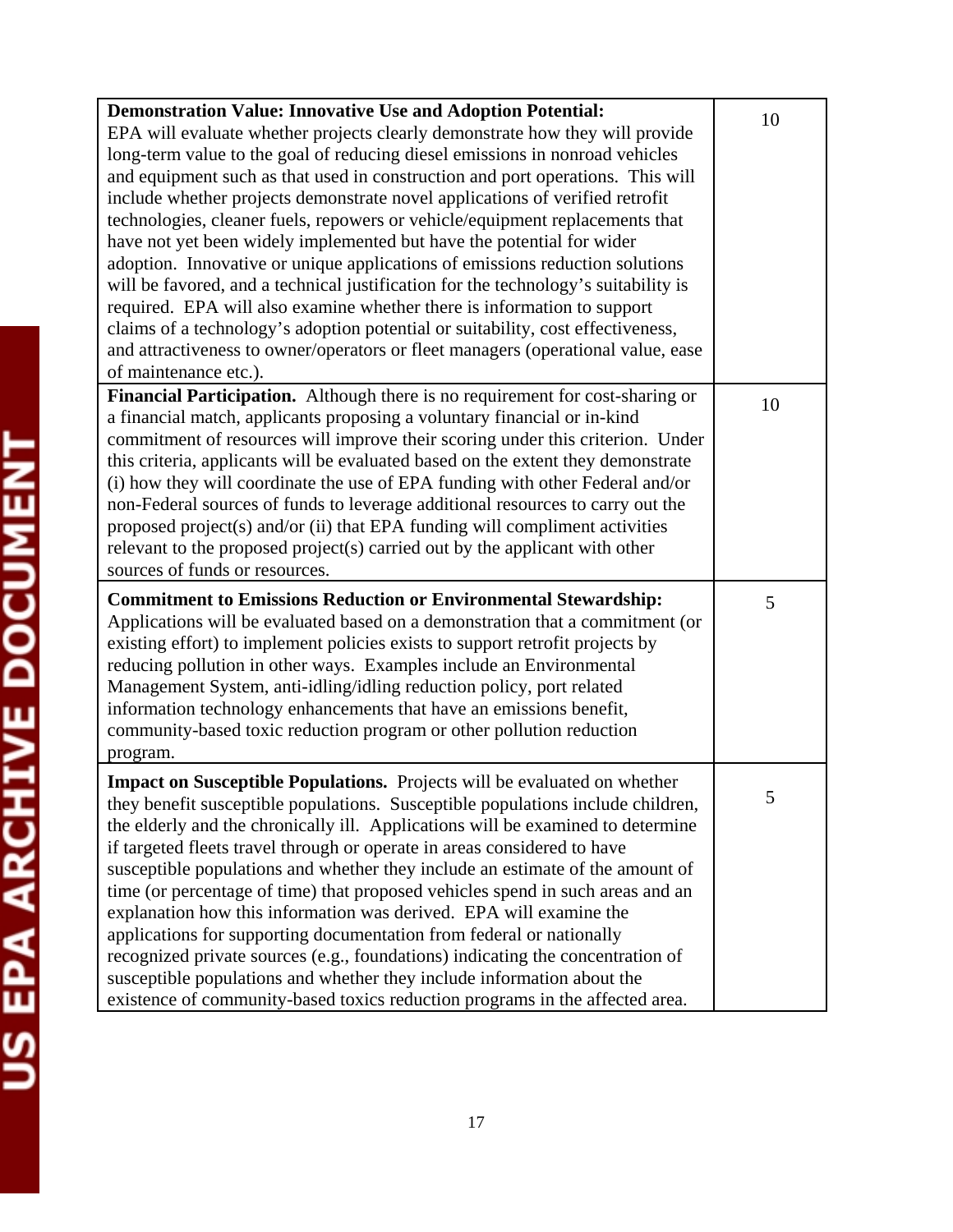#### 2. Other Factors

EPA, in evaluating applications, will carefully consider other factors that are designed to ensure geographic equity and vehicle/equipment diversity, as well as a balance between urban and rural, large and small entities, and construction or port related projects. These factors are as follows:

- a. Geographic Dispersion: EPA will attempt to distribute funds throughout the United States.
- b. Air Quality: If the vehicles/equipment operate within an area that has poor air quality, it may have some bearing on the final selections. Poor air quality areas can consist of areas designated (or at risk of future designation) by EPA to be in nonattainment or maintenance for a criteria pollutant, or that have localized air pollution problems. See<http://www.epa.gov/oar/oaqps/greenbk/>
- c. Environmental Justice: EPA will consider whether the project improves the health of communities that are considered low-income, suffer from high rate of asthma, or receive a disproportionate amount of pollution from diesel vehicles.
- d. Technology and Vehicle/Equipment Diversity: EPA will consider whether there is an adequate mix of emission control technologies and applications on vehicles/equipment.
- e. Variety of Vehicle/Equipment Applications: EPA will consider a balance of projects between the construction and ports sectors.

### **B. Review and Selection Process**

Each application will be evaluated by a team chosen to address a full range of air quality matters. The Evaluation Team will base its evaluation solely on the selection criteria disclosed in this notice. *Completed evaluations will be referred to a Selection Committee that is responsible for applying the other factors and determining final selection.*

The Office of Transportation and Air Quality expects to complete the Evaluation/Selection process and make recommendations to EPA's grants office by late Summer or Fall 2005.

At the time of notification, selected entities will be invited to submit a completed and signed full federal grant application package. The complete grants application package can be downloaded at: [http://www.epa.gov/ogd/AppKit/index.htm.](http://www.epa.gov/ogd/AppKit/index.htm)

Assistance agreement competition-related disputes will be resolved in accordance with the dispute resolution procedures published in 70 FR (Federal Register) 3629, 3630 (January 26, 2005) which can be found at

[http://a257.g.akamaitech.net/7/257/2422/01jan20051800/edocket.access.gpo.gov/2005/05-1371.htm.](http://a257.g.akamaitech.net/7/257/2422/01jan20051800/edocket.access.gpo.gov/2005/05-1371.htm) Copies of these procedures may also be requested by contacting the agency contact below.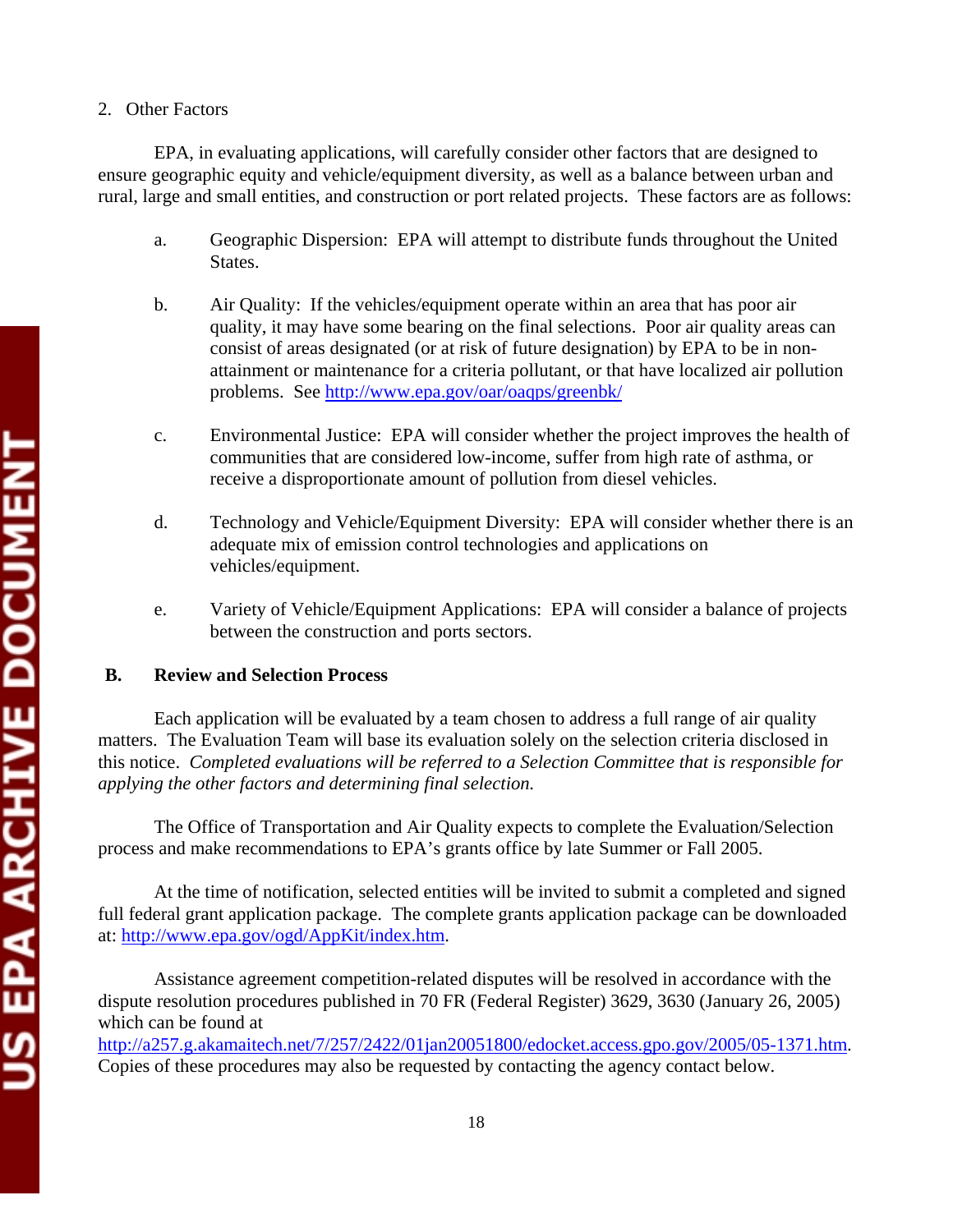## **VI. AWARD ADMINISTRATION INFORMATION**

### **A. Award Notices**

Following final selections, all applicants will be notified regarding their application's status.

- 1. EPA anticipates notification to *successful* applicant(s) will be made via telephone, electronic or postal mail within 15 days of selection. This notification, which advises that the applicant's proposal has been selected and is being recommended for award, is not an authorization to begin performance. The award notice signed by the EPA grants officer is the authorizing document and will be provided through postal mail. At a minimum, this process can take up to 90 days from the date of selection.
- 2. EPA anticipates notification to *unsuccessful* applicant(s) will be made via electronic or postal mail within 15 days of selection of successful applicants. In either event, the notification will be sent to the original signer of the application.

### **B. Administrative and National Policy Requirements**

- 1. A listing and description of general EPA Regulations applicable to the award of assistance agreements may be viewed at: [http://www.epa.gov/ogd/AppKit/applicable\\_epa\\_regulations\\_and\\_description.htm.](http://www.epa.gov/ogd/AppKit/applicable_epa_regulations_and_description.htm)
- 2. Executive Order 12372, Intergovernmental Review of Federal Programs may be applicable to awards, resulting from this announcement. Applicants *selected* for funding may be required to provide a copy of their proposal to their [State Point of](http://www.whitehouse.gov/omb/grants/spoc.html)  [Contact](http://www.whitehouse.gov/omb/grants/spoc.html) (SPOC) for review, pursuant to Executive Order 12372, Intergovernmental Review of Federal Programs. This review is not required with the Initial Proposal and not all states require such a review.
- 3. All applicants are required to provide a Dun and Bradstreet (D&B) Data Universal Numbering System (DUNS) number when applying for a Federal grant or cooperative agreement. Applicants can receive a DUNS number, at no cost, by calling the dedicated toll-free DUNS Number request line at 1-866-705-5711, or visiting the D&B website at: [http://www.dnb.com.](http://www.dnb.com)
- 4. Grants and agreements with institutions of higher education are subject to 40 CFR Parts 30 and 40 and OMB circular A-122 for non-profits and A-21 for institutions of higher learning.
- 5. Programmatic Terms and conditions will be negotiated with the selected recipient.
- 6. Non-profit organizations recommended for funding will be subject to a pre-award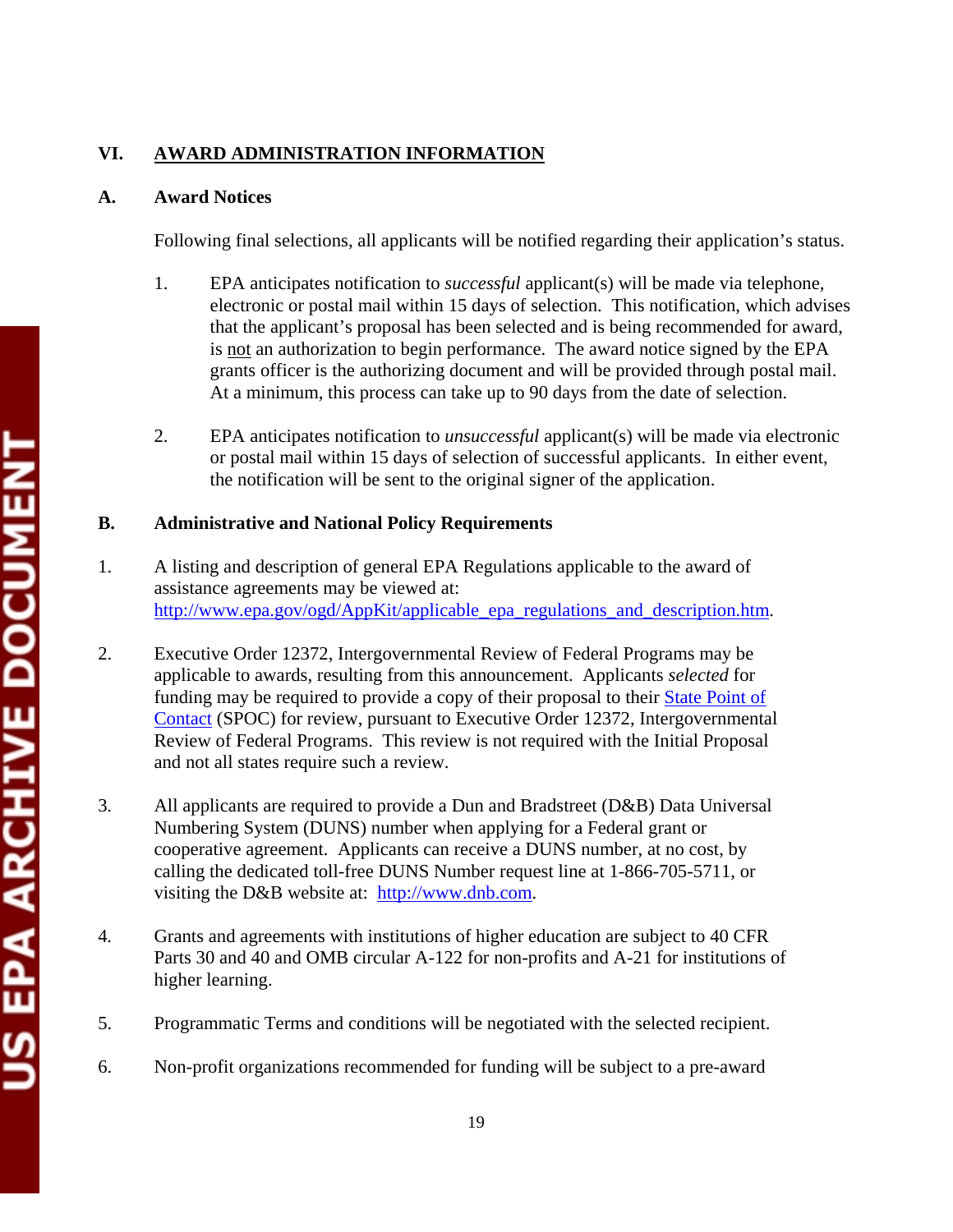administrative capability assessment consistent with Sections 8.b, 8.c, and 9.d of EPA Order 5700.8.

### **C. Reporting Requirement**

Quarterly performance reports and a detailed follow-up case-study report will be required. The case-study report should include: a summary of the project, specifications of technologies and fuel used, detailed description of the demonstration fleet, summary of emissions reductions achieved, cost analyses, problems, successes, and lessons learned. The schedule for submission of quarterly reports will be established, by EPA, after award.

While the Agency will negotiate precise terms and conditions relating to substantial involvement as part of the award process, EPA expects to closely monitor the successful applicant(s) performance, collaborate during the performance of the scope of work, approve the substantive terms of proposed contracts, approve the qualifications of key personnel, review and comment on reports prepared under the cooperative agreement, and evaluate the engineering improvements on an EPA demonstration project. EPA will not select employees or contractors employed by the recipient(s) and the final decision on the content of reports rests with the recipient(s).

### **VII. AGENCY CONTACTS**

#### **A. Questions/Comments**

Questions or comments must be communicated in writing via regular U.S. mail, facsimile, or electronic mail to the contact person indicated in the section entitled "For Further Information Contact" below. Answers will be posted, bi-weekly, until the closing date of this announcement at the OAR Grants/Funding webpage [\(http://www.epa.gov/air/grants\\_funding.html\)](http://www.epa.gov/air/grants_funding.html). Questions can be emailed to NCDC\_RFA05@epa.gov, faxed to (734)214-4869, or mailed to the "Further Information Contact" listed below.

#### **B. For Further Information Contact**

Monica Beard-Raymond, US EPA, National Vehicle and Fuel Emissions Laboratory, Certification and Compliance Division, 2000 Traverwood Drive, Ann Arbor, MI 48105. Phone (734) 214-4047; Fax (734) 214-4869; or email NCDC\_RFA05@epa.gov.

Steve Albrink, US EPA, US EPA Headquarters, Ariel Rios Building, Mail Code 6405J, 1200 Pennsylvania Avenue, N. W., Washington, DC 20460. Phone (202) 343-9671; Fax (202) 343-2804; or email NCDC\_RFA05@epa.gov.